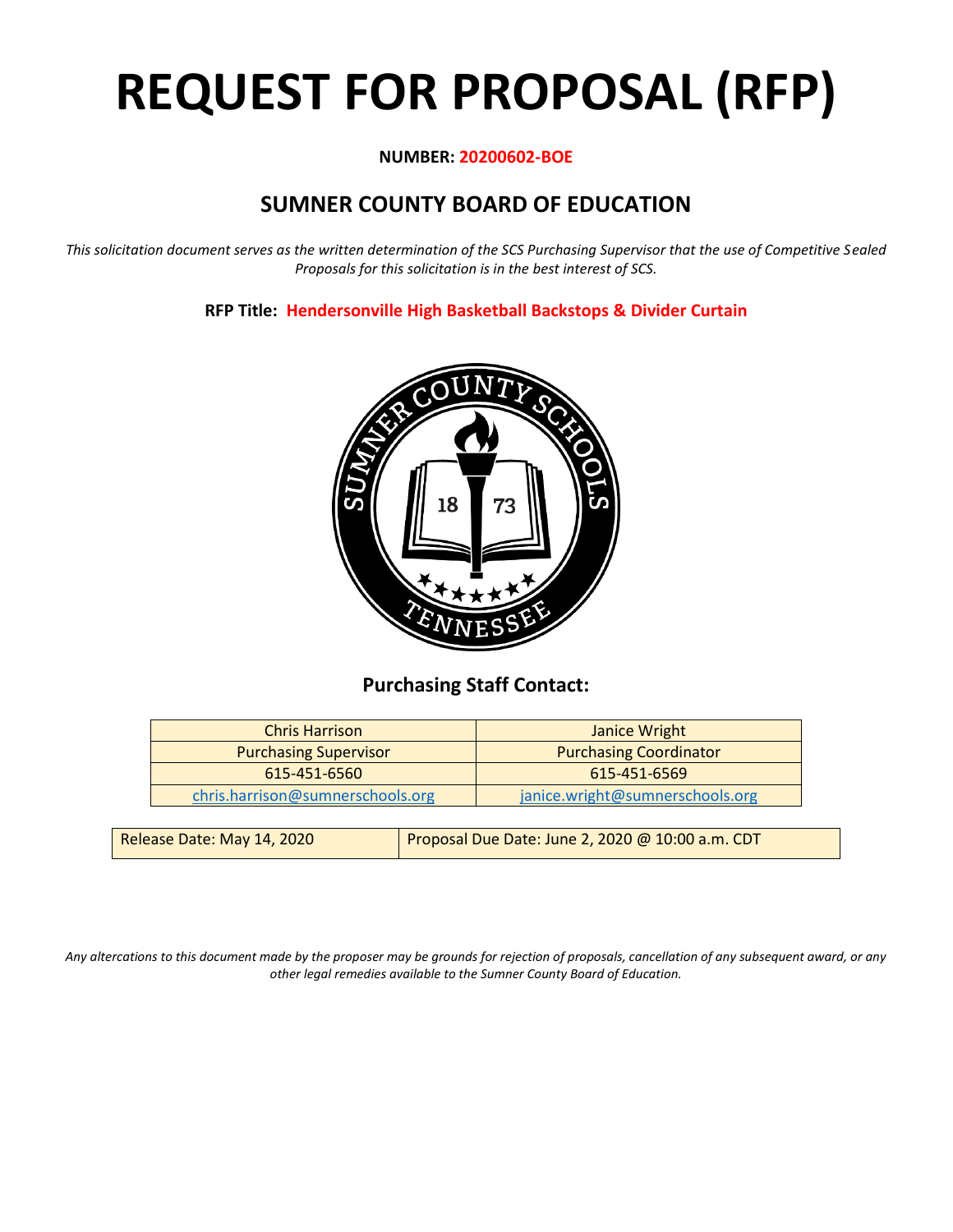## **NOTICE TO PROPOSERS**

There may be one or more amendments to this RFP. In order to receive communication for any such amendments issued specifically to this RFP, the proposer must provide a Notice of Intent to Propose to the Sumner County Board of Education (SCS) Purchasing Department. The proposer must utilize this form when submitting notice. The notice may be sent by email to: Purchasing Office, purchasing@sumnerschools.org. SCS will send amendments only to those proposers which complete and return this information by the deadline list in the RFP Schedule of Events (Section 4).

| <b>RFP Number:</b>          | 20200602-BOE Hendersonville High Basketball Backstops & Divider Curtain |
|-----------------------------|-------------------------------------------------------------------------|
| Company Name:               |                                                                         |
| <b>Mailing Address:</b>     |                                                                         |
|                             |                                                                         |
|                             |                                                                         |
| Phone Number:               |                                                                         |
| <b>Contact Person:</b>      |                                                                         |
| <b>Email Address:</b>       |                                                                         |
|                             |                                                                         |
| <b>Authorized Signature</b> |                                                                         |
| <b>Printed Name</b>         |                                                                         |
| Date                        |                                                                         |

Emailed amendments will be sent in a Microsoft Word (Office for Windows) or Portable Document Format (pdf) format. Any alterations to the document made by the proposer may be grounds for rejection of proposal, cancellation of any subsequent award or any other legal remedies available to the Sumner County Board of Education.

Amendments will also be posted on the SCS website **https://sumnerschools.org/index.php/current-bids-and-rfps** and attached to the solicitation listing as a PDF or WORD file. Check the particular solicitation on the Current Bids and RFPs webpage for any posted amendments.

By completing and returning this form, the Proposer has expressed its intent to provide a proposal for **20200602-BOE Hendersonville High Basketball Backstops & Divider Curtain**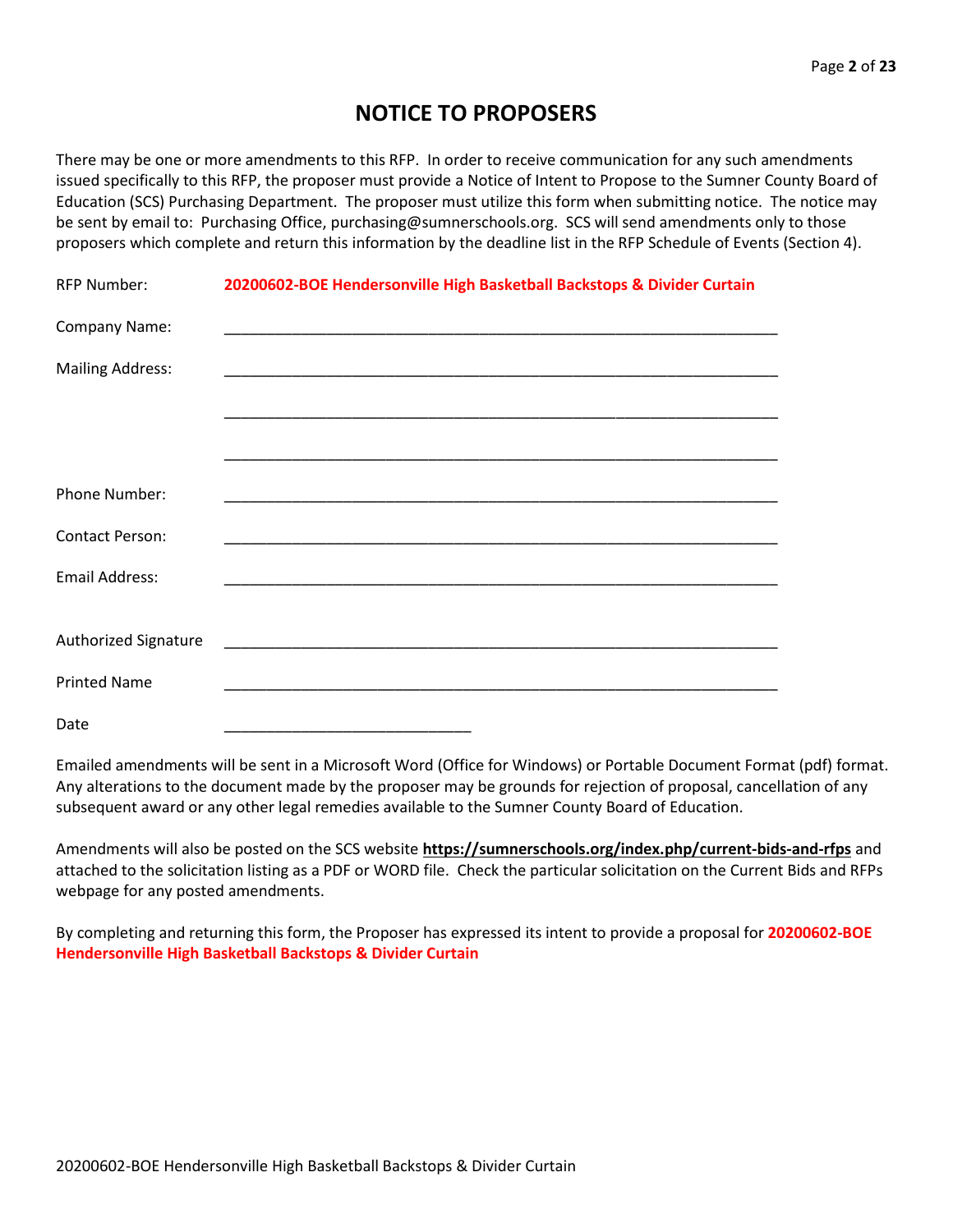## **TABLE OF CONTENTS**

- 1. Introduction/Overview
	- 1.1. Purpose
	- 1.2. Contact Information
- 2. Requirements
	- 2.1. Scope of Work/Specifications
	- 2.2. Contactor Obligations
- 3. Source Selection and Contract Award
- 4. Schedule of Events
- 5. Instructions for Proposal
	- 5.1. Required Forms
	- 5.2. New Vendors
	- 5.3. Acknowledgement of Insurance Requirements
	- 5.4. Clarification and Interpretation of RFP
	- 5.5. Proposal Package
	- 5.6. Delivery of Proposals
	- 5.7. Evaluation of Proposals
	- 5.8. Request for Clarification of Proposals
	- 5.9. Protests
- 6. Attachments
	- 6.1. Contact Information
	- 6.2. Bid Form/Certification
	- 6.3. References
	- 6.4. Certification Regarding Debarment or Suspension
	- 6.5. Condition of Submitting Proposal
	- 6.6. Statement of Non-Collusion
	- 6.7. Attestation Re Personnel
	- 6.8. Drug Free Workplace Affidavit
	- 6.9. IRS Form W-9
		- \**An online, fillable version can be found at https://www.irs.gov/pub/irs-pdf/fw9.pdf*
	- 6.10. Standard Terms & Conditions
	- 6.11. Vendor Checklist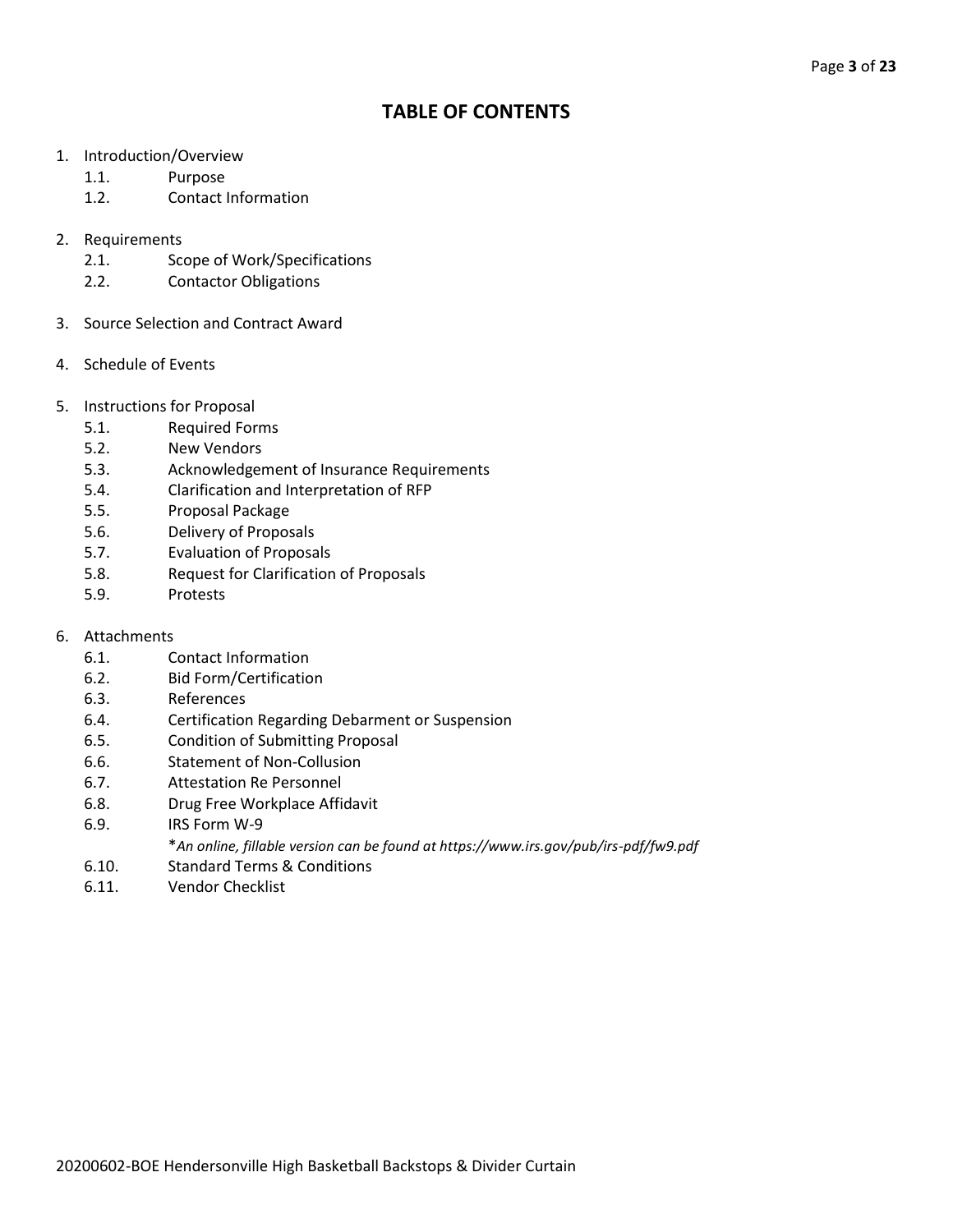#### 1. Introduction/Overview

#### 1.1. Purpose

The Sumner County Board of Education (SCS) is requesting sealed proposals for the installation of a divider curtain, new backstops and backstop modifications as specified herein.

#### 1.2. Contact Information

Unauthorized contact regarding this RFP with employees or officials of SCS other than the Purchasing Supervisor named below may result in disqualification from this procurement process.

Interested parties must direct all communication regarding this RFP to the Purchasing Supervisor, who is SCSs only official point of contact for this RFP.

| <b>RFP Procedures</b>            |
|----------------------------------|
| Chris Harrison                   |
| <b>Purchasing Supervisor</b>     |
| 1500 Airport Road                |
| Gallatin, TN 37066               |
| chris.harrison@sumnerschools.org |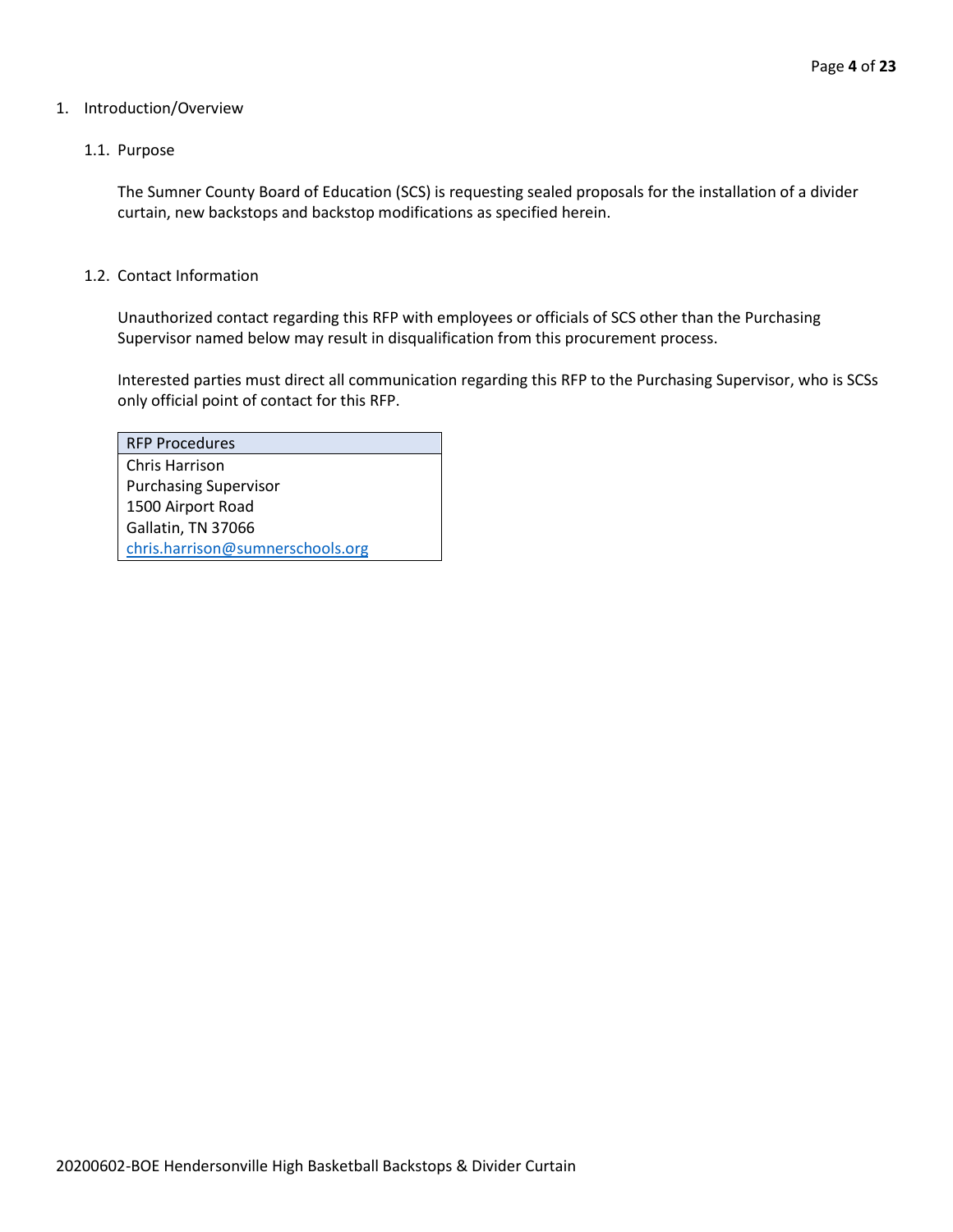#### 2. Requirements

- 2.1. Scope of Work / Specifications
	- Jobsite: Hendersonville High 123 Cherokee Road Hendersonville, TN 37075

All work is inclusive of all cost associated with materials, freight and installation. It is recommended that any interested bidder conduct a site visit to verify conditions and measurements.

#### **MAIN GYM – Fold UP Divider Curtain**

- Furnish and Install one (1) fold up divider curtain operated via key switch
	- $\circ$  (1) 76' long x 29' 6" high with 4' of chain drops to get below the HVAC duct and speakers.
	- o 8' of solid vinyl at the bottom and mesh (for air flow) above

#### **MAIN GYM – Main Court Backstop Height Adjusters**

- Remove the existing main court backboards and rims
- Furnish and Install two (2) manual rim height adjusters on the main court goals
- Re-install the existing main court backstops and rims
- OPTIONAL PRICING:
	- o Upgrade to electric rim height adjusters
	- o Upgrade to new 72"x42" glass backboards with edge pads and breakaway rims

#### **MAIN GYM – Side Court Backstop Height Adjusters**

- Remove the existing side court backboards and rims
- Furnish and Install four (4) manual rim height adjusters on the side court goals
- Re-install the existing side court backstops and rims
- OPTIONAL PRICING:
	- o Upgrade to electric rim height adjusters
	- o Upgrade to new 72"x42" glass backboards with edge pads and breakaway rims

#### **AUXILIARY GYM – Side Court Backstops**

- Furnish and Install two (2) ceiling suspended, forward folding retractable backstops
- Backstop includes:
	- o 72"x42" glass backboards with edge padding
	- o Breakaway rims
	- o Electric winches operated via key switch
	- o Backstop Safety Strap (Posilok or equivalent manufacturer)
- OPTIONAL PRICING:
	- o Upgrade to manual rim height adjuster to each goal
	- o Upgrade to electric rim height adjuster to each goal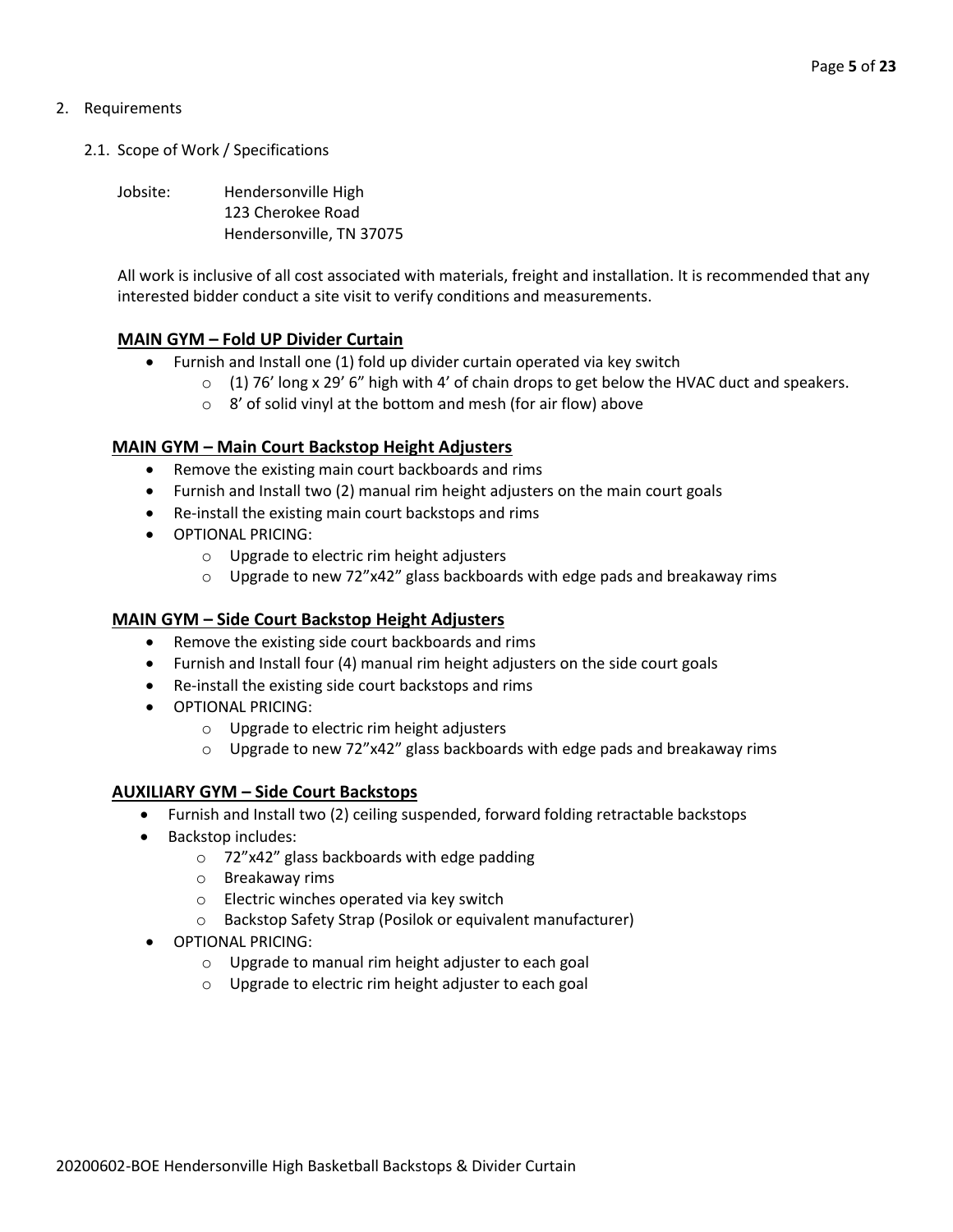#### 2.2. Standard Contractor Obligations

- Shall provide and obtain all necessary materials, equipment and labor to perform all items listed in the Scope of Work.
- Shall provide and obtain all necessary permits and schedule all necessary inspections with Local, County, etc. agencies as required by law.
- Shall dispose of all generated waste materials in compliance with all Local, State and Federal guidelines, regulations and requirements.
- Shall have property trained and experienced staff to facilitate the services specified in the Scope of Work. If applicable, the Contractor shall provide documentation that staff has received the manufacturers' certification to complete the services specified in the Statement of Work.
- 3. Source Selection and Contract Award
	- Award(s), if made, will be made to the Responsive and Responsible proposer(s) whose proposal is most advantageous to SCS, taking into consideration price and the other evaluation criteria set forth in the RFP.
		- o General Criteria to be determined "Responsive"
			- Does the proposal include all required information, included completed attachment forms and affidavits?
			- Was the proposal delivered on or before the stated deadline? Did it include the required number of copies (hard & electronic)?
		- o General Criteria to be determined "Responsible"
			- Does the Proposer demonstrate an understanding of SCSs needs and proposed approach to the project?
			- Does the Proposer possess the ability, capacity, skill and financial resources to provide the service?
			- Can the Proposer take upon itself the responsibilities set forth in the RFP and produce the required outcomes in a timely fashion?
			- **■** Does the Proposer have the character, integrity, reputation, judgement, experience and efficiency required for the project?
	- SCS reserves the right to enter into discussions with Proposers which have submitted proposals determined to be reasonably like of being considered for selection to assure a full understanding of and responsiveness to the RFP requirements. Every effort shall be afforded to assure fair and equal treatment with respect to the opportunity for discussion and/or revision of their respective proposals.
	- Upon mutual agreement by both parties, SCS shall grant the right to extend the terms, conditions and prices of contract(s) awarded from this RFP to other Institutions (such as State, Local and/or Public Agencies) who express an interest in participating in any contract that results from this RFP. Each of the "piggyback" Institutions will issue their own purchasing documents for purchase of the goods/services. Proposer agrees that SCS shall bear no responsibility or liability for any agreements between Proposer and the other Institution(s) who desire to exercise this option.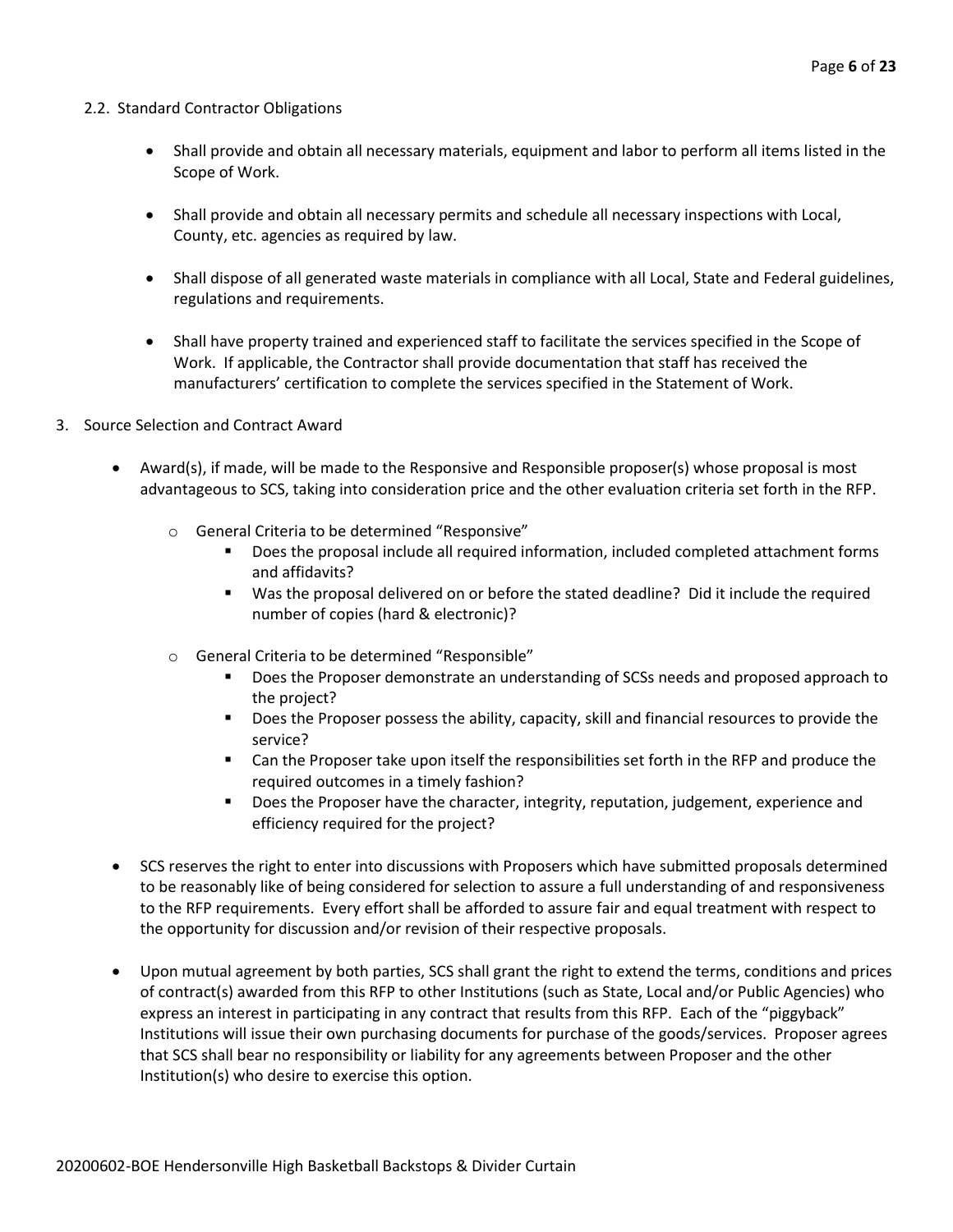4. Schedule of Events

| <b>RFP Issued</b>              | May 14, 2020                  |
|--------------------------------|-------------------------------|
| <b>RFP Submission DEADLINE</b> | June 2, 2020 @ 10:00 a.m. CDT |

#### 5. Instructions for Proposal

- 5.1. Required Forms
	- Proposer must complete and submit the Attachments in Section 6. Attachments may be omitted depending on the RFP requirements. Refer to the Table of Contents for omitted Attachments.
	- Evidence of a valid State of Tennessee Business License and/or Sumner County Business License.
	- For all vendors with annual purchases in excess of \$50,000; a Sumner County Business License must be on file with the SCS Finance Department. Evidence of the license must be provided within ten (10) working days following notification of award; otherwise, SCS may rescind its acceptance of the Proposer's proposal.
	- Copy of State of Tennessee License (if applicable) in respective field.
	- If applicable, the Proposer must include a copy of the contract(s) the Proposer will submit to be signed.

#### 5.2. New Vendors

- To comply with Internal Revenue Service requirements, all vendors who perform any type of service are required to have a current IRS Form W-9 on file with the SCS Finance Department. It is a mandatory requirement to complete the IRS Form W-9 (Attachment 6.9) included in this RFP.
- To comply with the **Tennessee Lawful Employment Act (50-1-702 and 50-1-703)**, non-employees (individuals paid directly by the employer in exchange for the individual's labor or services) must have on file one (1) of the following documents:
	- o A valid Tennessee driver's license or photo identification;
	- $\circ$  A valid driver's license or photo identification from another state where the license requirements are at least as strict as those in Tennessee;
	- o A birth certificate issued by a U.S. state, jurisdiction or territory;
	- o A U.S. government issued certified birth certificate;
	- o A valid, unexpired U.S. passport;
	- o A U.S. certificate of birth abroad (DS-1350 or FS-545)
	- o A report of birth abroad of a U.S. citizen (FS-240);
	- o A certificate of citizenship (N560 or N561);
	- o A certificate of naturalization (N550, N570 or N578);
	- o A U.S citizen identification card (I-197 or I-179); or
	- o Valid alien registration documentation or other proof of current immigration registration recognized by the United States Department of Homeland Security that contains the individual's complete legal name and current alien admission number or alien file number (or numbers if the individual has more than one number).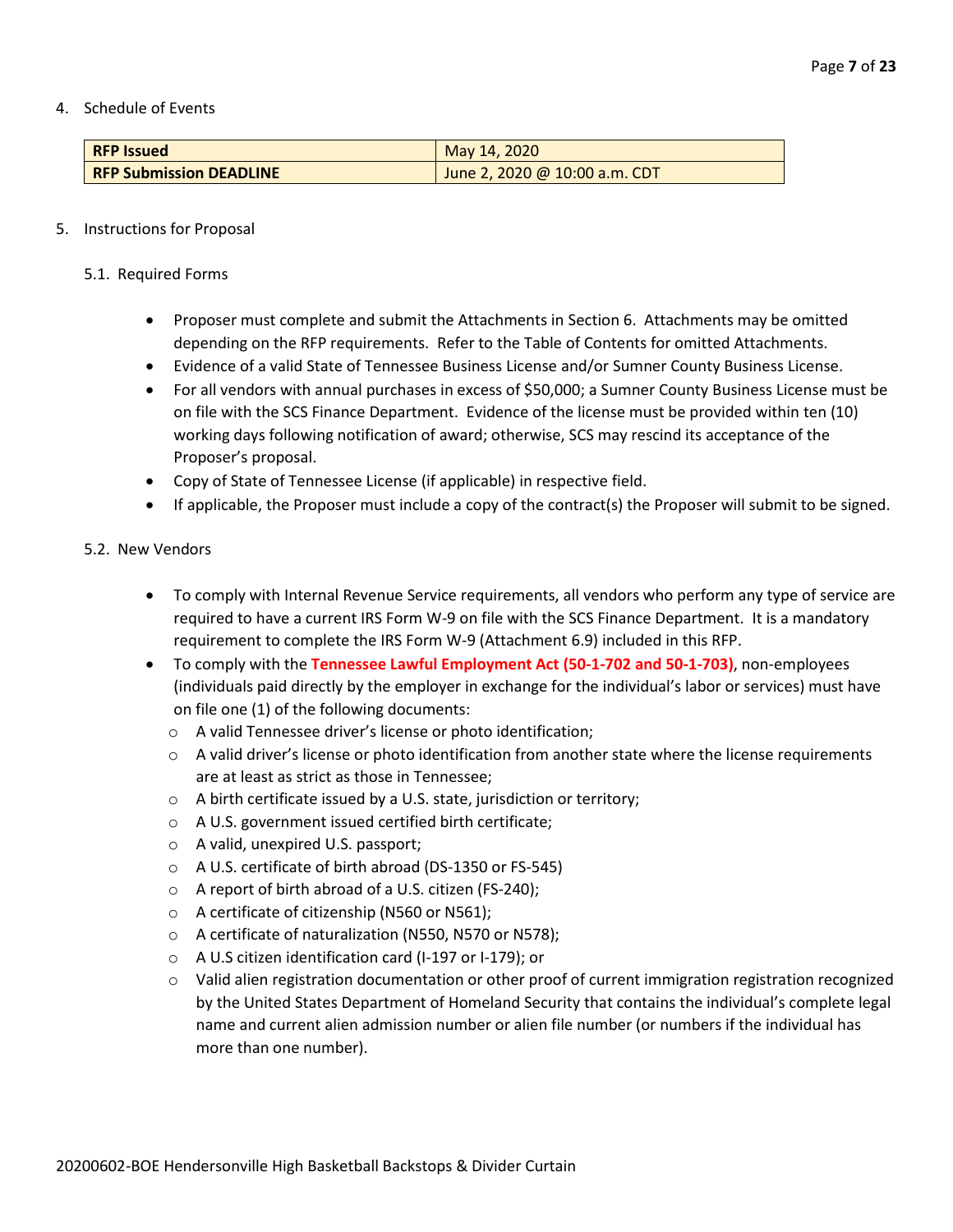5.3. Acknowledgement of Insurance Requirements

By submitting a proposal, Proposer acknowledges that it has read and understands the insurance requirements for the proposal. The Proposer who may have employees, contractors, subcontractors or agents working on SCS properties shall carry current certificates for general and professional liability insurance and for workers' compensation as indicated below. The owner or Principal of each Proposer must also be insured by workers' compensation if they perform any of the services on SCS properties. There will be no exceptions to the insurance requirement. Proposer also understands that the evidence of required insurance must be submitted within fifteen (15) working days following notification of its offer being accepted; otherwise, SCS may rescind its acceptance of the Proposers proposal.

• **General Liability**

| <b>General Aggregate</b> | \$2,000,000 |
|--------------------------|-------------|
| <b>Each Occurrence</b>   | \$1,000,000 |

#### • **Workers Compensation**

| <b>Workers Compensation</b> | <b>Tennessee Statutory Limits</b> |
|-----------------------------|-----------------------------------|
| <b>Employer's Liability</b> | \$500,000                         |

5.4. Clarification and Interpretation of RFP

The words "must" and "shall" in the RFP indicate mandatory requirements. Taking exception to any mandatory requirement shall be considered grounds for rejection. There are other requirements that SCS considers important but not mandatory. It is important to respond in a concise manner to each section and submit an itemized list of all exceptions.

5.5. Proposal Package

The package containing the proposal must be sealed and clearly marked on the outside of the package:

#### **"20200602-BOE Hendersonville High Basketball Backstops & Divider Curtain" DO NOT OPEN**

All sealed proposals packages must include all of the following. Any sealed proposals are subject to rejection as non-conforming if any applicable item is not included.

- One (1) Complete Original
- One (1) electronic format (CD/USB Drive)
- Original Signature on Original Proposal. NO copied or digital signatures.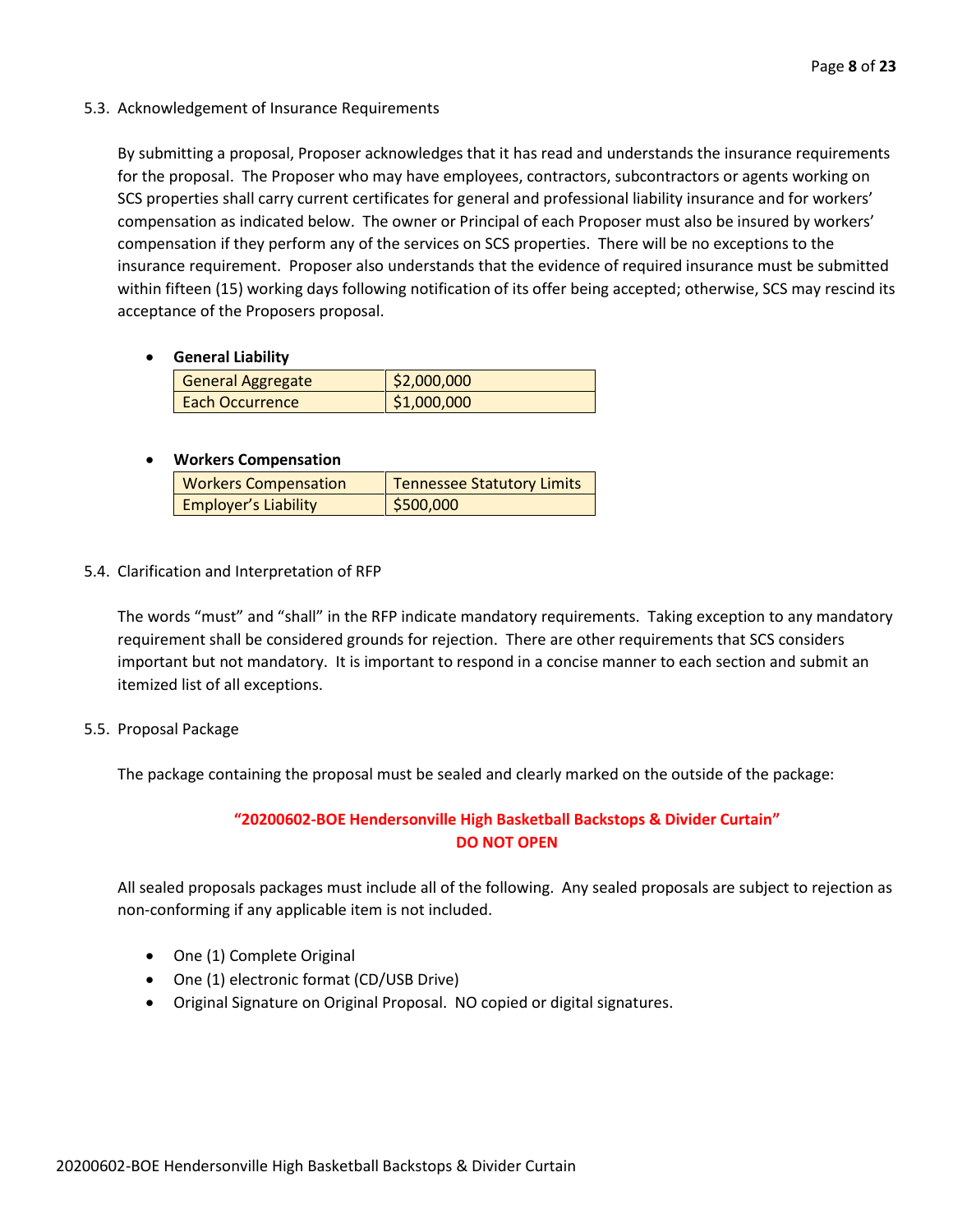The outside of the proposal package must be labeled as follows (if applicable) per **T.C.A § 62-6-119**:

- 1. Name of Company and Principal Owner, Business License Number, Expiration Date and License Classification.
- 2. In addition to Item 1, the same is applicable to masonry contractors if the work performed is > \$100,000.
- 3. In addition to Item 1, the same is applicable to HVAC, electrical, plumbing or A/C contractors if the work performed is > \$25,000.
- 4. In addition to Item 1, the same is applicable plus the Department of Environment & Conservation License Number and Classification, applicable to geothermal contractors if the work performed is > \$25,000.
- 5. If the prime contractor performs the masonry portion of the project or any of the above listed contractor skill sets and the work performed is > \$100,000; it must be so designated.
- 6. Only one (1) contractor in each classification listed shall be written on the bid envelope.

#### 5.6. Delivery of Proposals

Sealed proposals will be accepted until **June 2, 2020 @ 10:00 a.m. CDT**. Proposals received after that time will be deemed invalid. Vendors mailing proposal packages must allow sufficient time to ensure receipt of their package by the time specified. SCS shall not accept proposals via electronic transmission such as email, fax, etc. There will be no exceptions. Proposals will be opened and read aloud. The reading of the bids will begin at **10:00 a.m. CDT**.

Due to the nature of deliveries to the SCS Support Services Facility by carriers such as UPS, FedEx and such like; the proposal package will be accepted if the date and time on the delivery confirmation are indicated to be on or before the Proposal Deadline.

| Delivery Address: | Sumner County Board of Education |
|-------------------|----------------------------------|
|                   | Attn: Purchasing Supervisor      |
|                   | 1500 Airport Road                |
|                   | Gallatin, TN 37066               |

#### 5.7. Evaluation of Proposals

The SCS Purchasing Supervisor will first examine the proposals to reject those that are clearly non-responsive to the stated requirements. Proposers who are determined to be non-responsive and/or non-responsible will be notified of this determination.

The evaluation process will include the following factors:

- Company Experience and Qualifications
	- o The nature and scope of the Proposers business.
	- o The number of years the Proposer has been licensed to do business.
	- o The number of years the Proposer has been providing the requested services.
	- o How many similarly sized or larger K-12 clients have you contract with?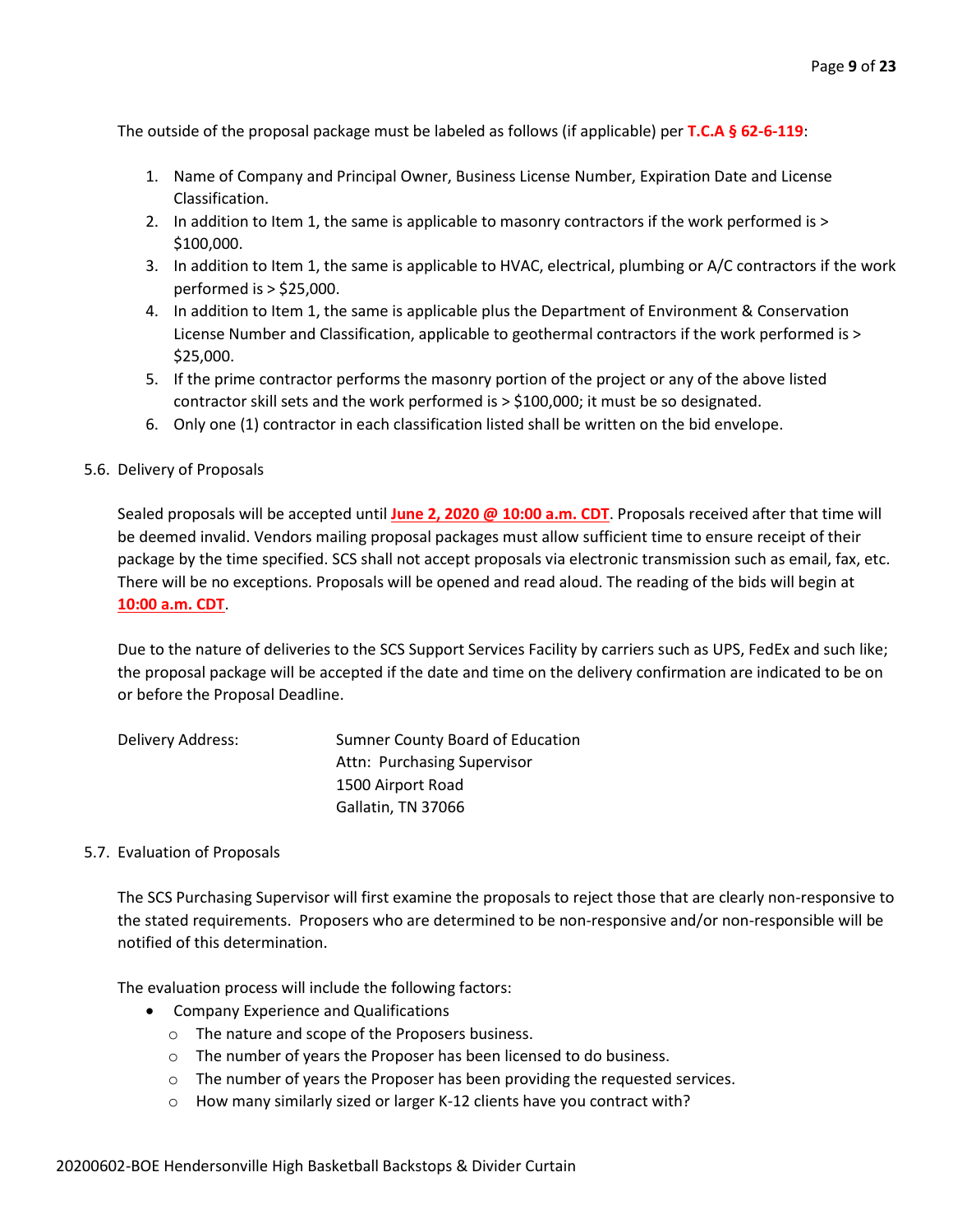- Compensation/Price Data
	- o Address all costs associated with performance of the contracted services.
- Past Performance and References
	- o Provided a minimum of three (3) client references for similar projects in size and scope successfully completed by Proposer within the last three (3) years. Attachment 6.3.
	- $\circ$  SCS may also consider other sources of pertinent past performance information, including the districts own experience with the Proposer.
- 5.8. Request for Clarification of Proposals

Requests for clarification of proposals shall be distributed by the Purchasing Supervisor in writing (or email).

#### 5.9. Protests

In the event that any interested party finds any part of the listed specifications, terms or conditions to be discrepant, incomplete or otherwise questionable in any respect; it shall be the responsibility of the concerned party to notify the SCS Purchasing Office of such matters immediately upon receipt of the RFP. All notifications must be sent to the Purchasing Supervisor via email at [purchasing@sumnerschools.org.](mailto:purchasing@sumnerschools.org)

Any actual or prospective Proposer who is aggrieved in connection with the RFP or award of a contract may protest to the Purchasing Supervisor and/or the Sumner County Board of Education at its regularly scheduled meeting.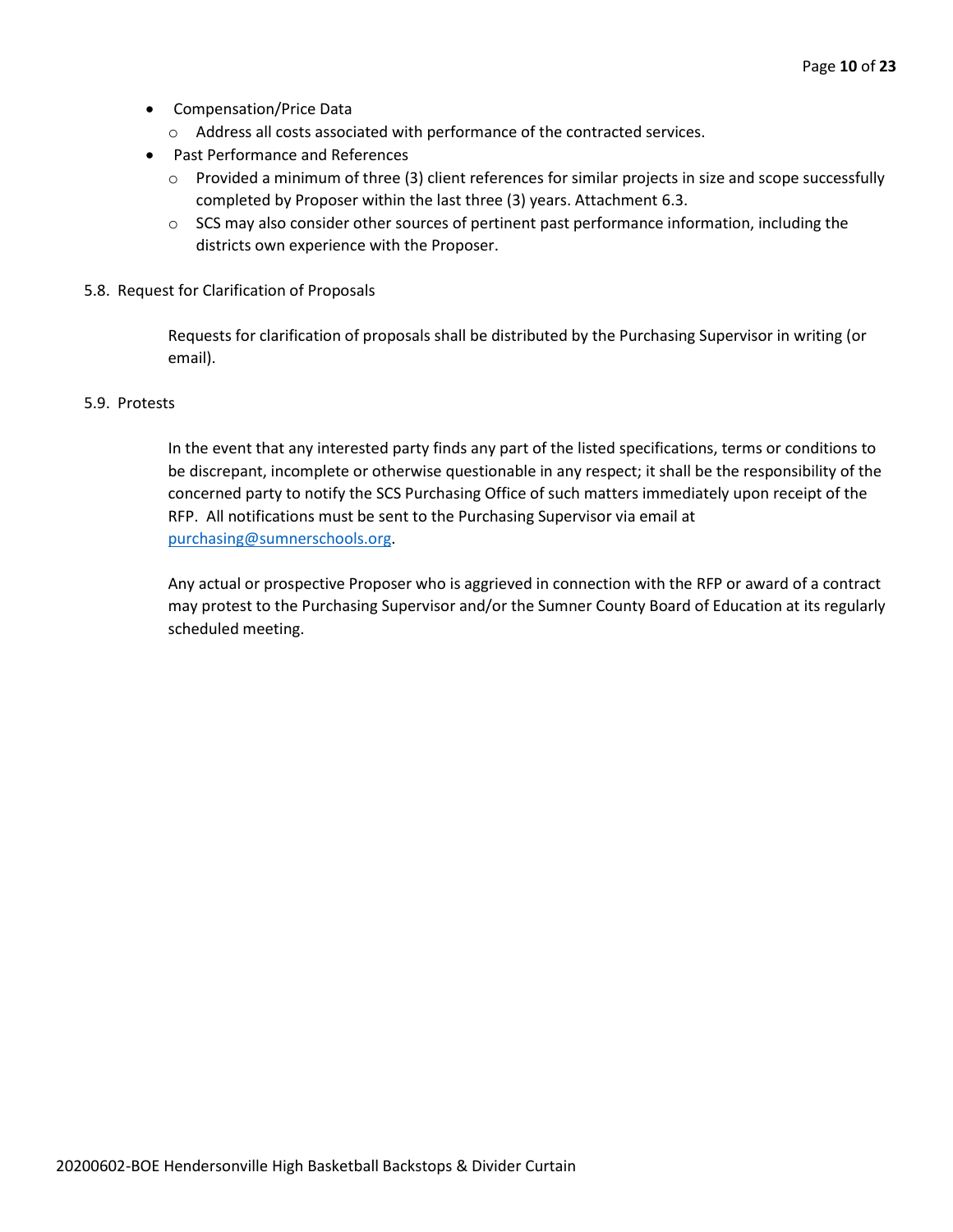#### **ATTACHMENT 6.1 - Contact Information**

| <b>Company Legal Name:</b>                 | <u> 1989 - Johann John Stoff, deutscher Stoffen und der Stoffen und der Stoffen und der Stoffen und der Stoffen u</u> |  |  |
|--------------------------------------------|-----------------------------------------------------------------------------------------------------------------------|--|--|
| <b>Company Official Address:</b>           |                                                                                                                       |  |  |
|                                            |                                                                                                                       |  |  |
| Company Web Site (URL):                    |                                                                                                                       |  |  |
|                                            |                                                                                                                       |  |  |
|                                            |                                                                                                                       |  |  |
| Contact Person for project administration: |                                                                                                                       |  |  |
|                                            |                                                                                                                       |  |  |
|                                            |                                                                                                                       |  |  |
|                                            |                                                                                                                       |  |  |
| (office)                                   |                                                                                                                       |  |  |
|                                            |                                                                                                                       |  |  |
|                                            | (mobile)                                                                                                              |  |  |
|                                            | Email Address: 2008. 2009. 2009. 2009. 2010. 2010. 2010. 2010. 2010. 2010. 2010. 2010. 2010. 2010. 2010. 2010         |  |  |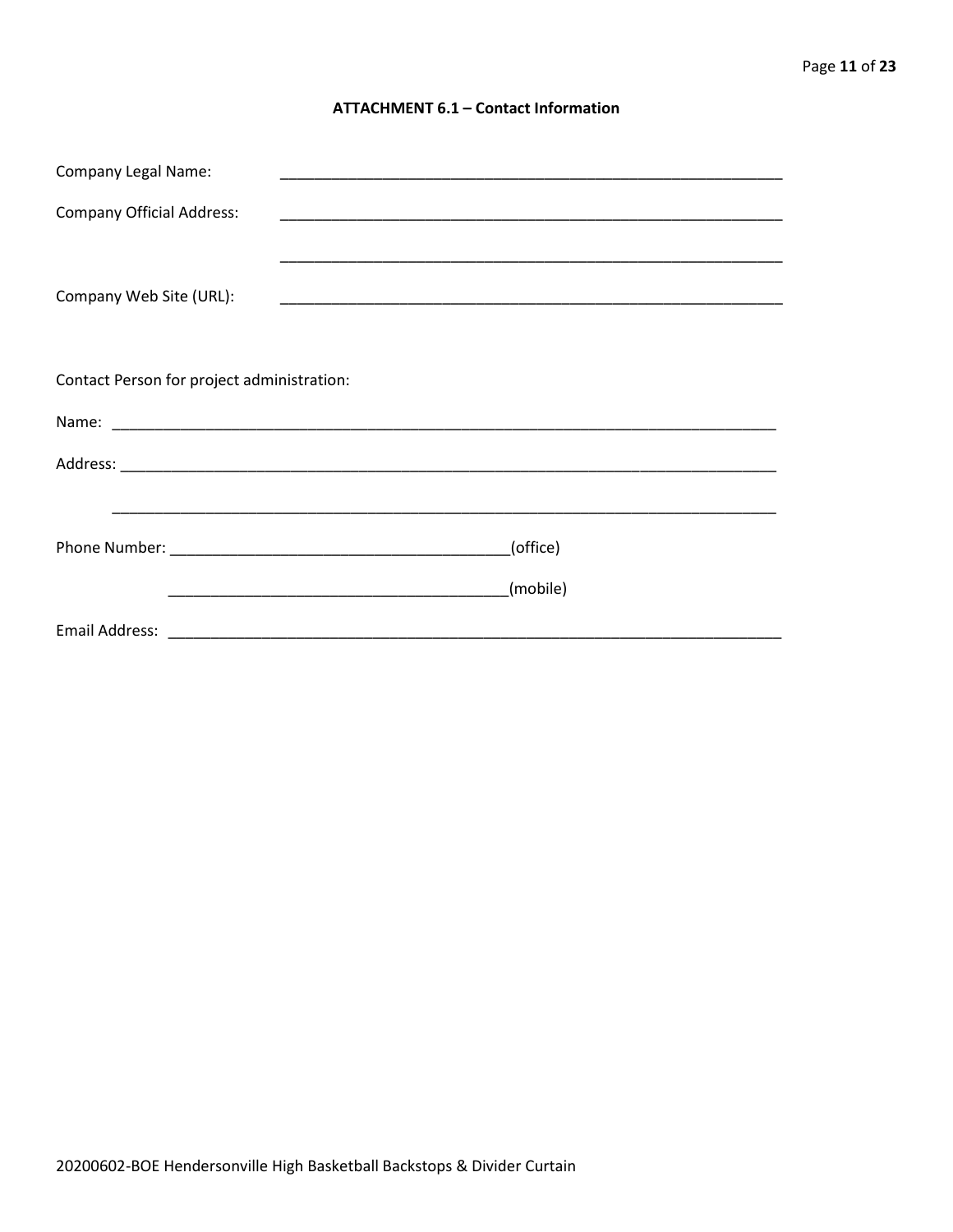

Attn: Purchasing Supervisor 1500 Airport Road Gallatin, TN 37066

#### **ATTACHMENT 6.2 – Bid Form/Certification 20200602-BOE Hendersonville High Basketball Backstops & Divider Curtain**

Date  $\overline{\phantom{a}}$ 

| <b>DESCRIPTION</b>                             |                                                         | <b>PRICE</b> |  |
|------------------------------------------------|---------------------------------------------------------|--------------|--|
|                                                | Main Gym - Fold Up Divider Curtain                      |              |  |
|                                                | Main Gym - Main Court Backstop Height Adjuster          |              |  |
| $\circ$                                        | Upgrade to electric rim height adjuster                 |              |  |
| $\circ$                                        | Upgrade to new backboard with edge pads & breakaway rim |              |  |
| Main Gym - Side Court Backstop Height Adjuster |                                                         |              |  |
| $\circ$                                        | Upgrade to electric rim height adjuster                 |              |  |
| $\circ$                                        | Upgrade to new backboard with edge pads & breakaway rim |              |  |
|                                                | Auxiliary Gym - Side Court Backstop                     |              |  |
| $\circ$                                        | Upgrade to manual rim height adjuster                   |              |  |
| $\circ$                                        | Upgrade to electric rim height adjuster                 |              |  |

By checking this box, Proposer agrees that SCS reserves the right to extend the terms, conditions and prices of this contract to other Institutions (such as State, Local and/or Public Agencies) who express an interest in participating in any contract that results from this RFP. Each of the piggyback Institutions will issue their own purchasing documents for the goods/service. Proposer agrees that SCS shall bear no responsibility or liability for any agreements between Proposer and the other Institution(s) who desire to exercise this option.

| Title<br>the control of the control of the control of the control of the control of the control of the control of the control of the control of the control of the control of the control of the control of the control of the control |
|----------------------------------------------------------------------------------------------------------------------------------------------------------------------------------------------------------------------------------------|
|                                                                                                                                                                                                                                        |
| Vendor Legal Name                                                                                                                                                                                                                      |

20200602-BOE Hendersonville High Basketball Backstops & Divider Curtain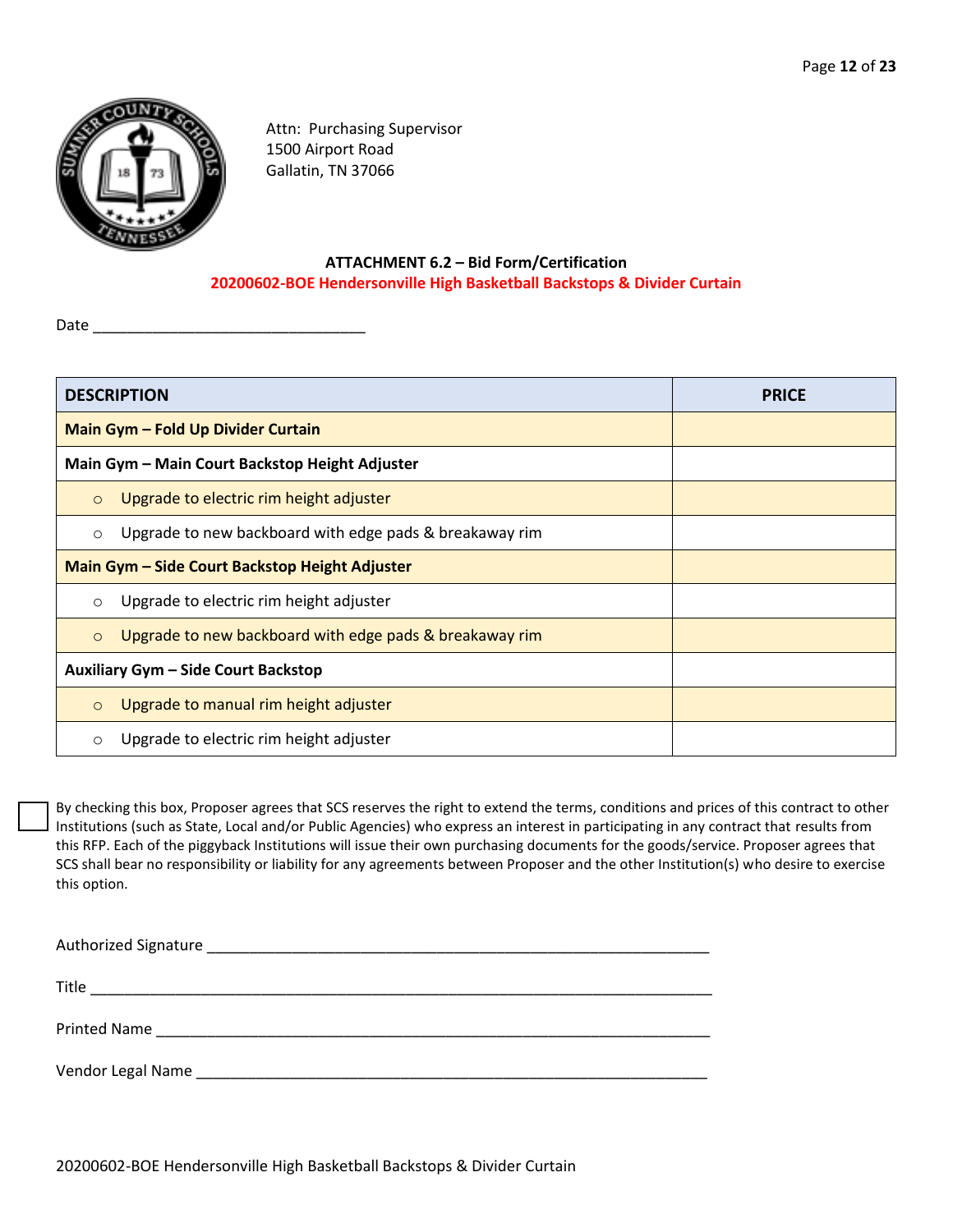#### **ATTACHMENT 6.3 - References**

| 1. |                                    |  |
|----|------------------------------------|--|
|    |                                    |  |
|    |                                    |  |
|    |                                    |  |
|    |                                    |  |
|    |                                    |  |
| 2. |                                    |  |
|    |                                    |  |
|    |                                    |  |
|    |                                    |  |
|    |                                    |  |
|    |                                    |  |
| З. |                                    |  |
|    |                                    |  |
|    |                                    |  |
|    |                                    |  |
|    |                                    |  |
|    |                                    |  |
|    | 4. Project Name/Location: ________ |  |
|    |                                    |  |
|    |                                    |  |
|    |                                    |  |
|    |                                    |  |
|    |                                    |  |

\*Proposers may copy this page and submit additional references.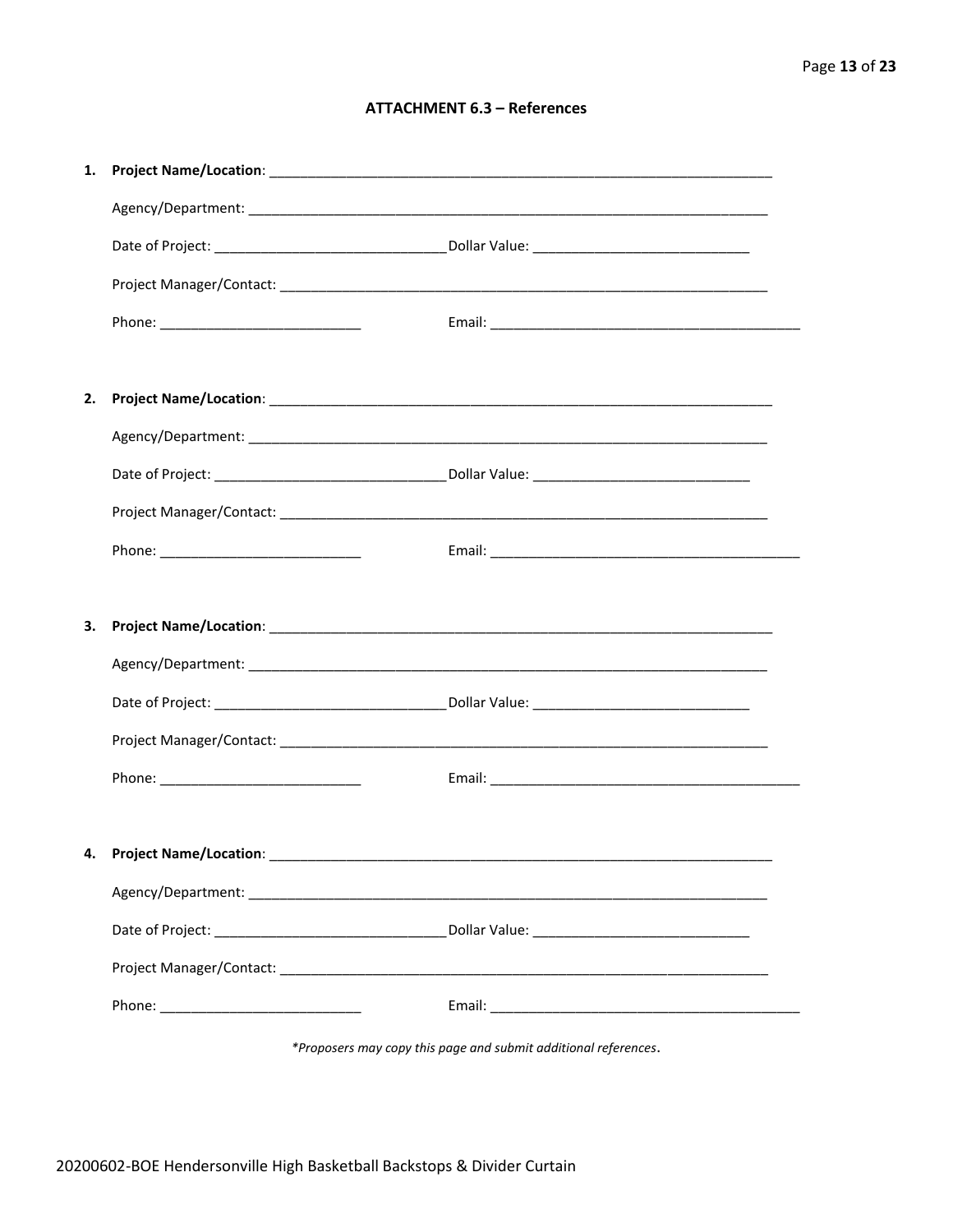#### **ATTACHMENT 6.4 – Certification Regarding Debarment or Suspension**

The prospective participant certifies, to the best of its knowledge and belief, that it and its principals:

- Are not presently debarred, suspended, proposed for debarment, declared ineligible or voluntarily excluded from participation in transactions under federal non-procurement programs by any federal department or agency;
- Have not, within the three-year period preceding the proposal, had one or more public transactions (federal, state or local) terminated for cause or default; and
- Are not presently indicated or otherwise criminally or civilly charged by a government entity (federal, state or local) and have not, within the three-year period preceding the bid, been convicted or had a civil judgement rendered against it:
	- $\circ$  For the commission of fraud or a criminal offense in connection with obtaining, attempting to obtain or performing a public transaction (federal, state or local) or a procurement contract under such a public transaction;
	- $\circ$  For the violation of federal or state antitrust statutes, including those proscribing price fixing between competitors, the allocation of customers between competitors, or bid rigging; or
	- $\circ$  For the commission of embezzlement, theft, forgery, bribery, falsification or destruction of records, making false statements, or receiving stolen property.

\_\_\_\_\_\_\_\_\_\_\_\_\_\_\_\_\_\_\_\_\_\_\_\_\_\_\_\_\_\_\_\_\_\_\_\_\_\_\_\_\_\_\_\_\_\_\_\_\_\_\_\_

I understand that a false statement on this certification may be grounds for the rejection of this proposal or the termination of the award. In addition, under 18 U.S.C. 1001, a false statement may result in a fine of up to \$10,000 or imprisonment for up to five years, or both.

Name of Participating Agency: \_\_\_\_\_\_\_\_\_\_\_\_\_\_\_\_\_\_\_\_\_\_\_\_\_\_\_\_\_\_\_\_\_\_\_\_\_\_\_\_\_\_\_\_\_\_\_\_\_\_\_\_\_\_\_\_\_\_\_\_

Name and Title of Authorized Representative: \_\_\_\_\_\_\_\_\_\_\_\_\_\_\_\_\_\_\_\_\_\_\_\_\_\_\_\_\_\_\_\_\_\_\_\_\_\_\_\_\_\_\_\_\_\_\_

Signature of Authorized Representative: \_\_\_\_\_\_\_\_\_\_\_\_\_\_\_\_\_\_\_\_\_\_\_\_\_\_\_\_\_\_\_\_\_\_\_\_\_\_\_\_\_\_\_\_\_\_\_\_\_\_\_\_

Date: \_\_\_\_\_\_\_\_\_\_\_\_\_\_\_\_\_\_\_\_\_\_\_\_\_\_\_\_

\_\_\_\_ I am unable to certify to the above statement. Attached is my explanation.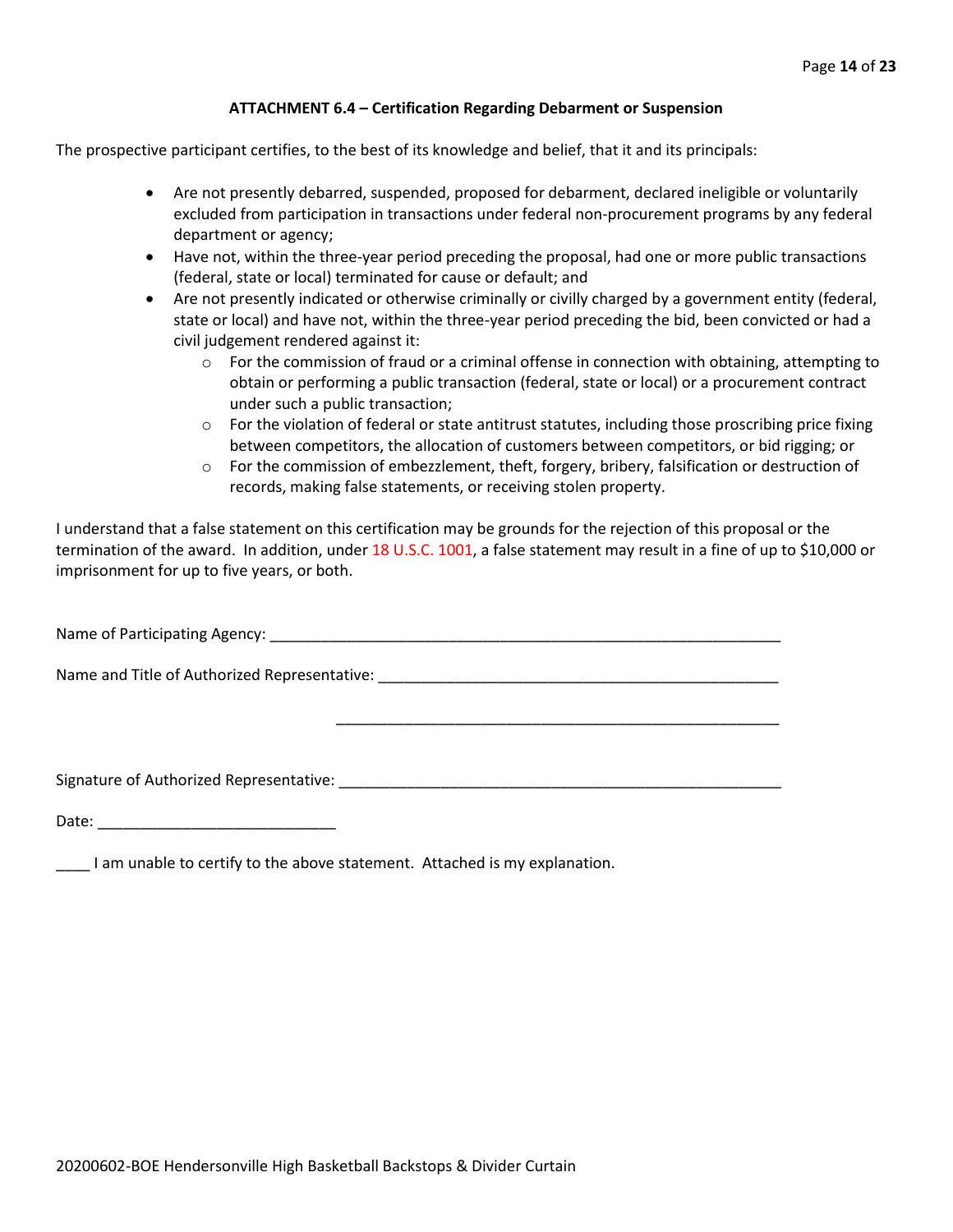#### **ATTACHMENT 6.5 – Condition of Submitting Proposal**

The undersigned Proposer has carefully examined all instructions, requirements, specifications, terms and conditions of the RFP and certifies:

- It is a reputable company regularly engaged in providing goods and/or services necessary to meet the requirements, specifications, terms and conditions of the RFP.
- All statements, information and representations prepared and submitted in response to the RFP are current, complete, true and accurate. Proposer acknowledges that the Sumner County Board of Education (SCS) will rely on such statements, information and representations in selecting the successful proposer(s).
- That the prices quoted shall be SCSs pricing for the products and/or service.
- It shall be bound by all statements, representations, warranties and guarantees made in its proposal.
- Proposer acknowledges that the contract may be canceled if any conflict of interest or appearance of a conflict of interest is discovered by SCS, in its sole discretion.
- All purchase orders must be duly authorized and executed by SCS and subject to the terms and conditions of the RFP.

| ADDRESS: | <u> 1989 - Johann John Stone, Amerikaansk politiker (* 1950)</u>                                                                 |
|----------|----------------------------------------------------------------------------------------------------------------------------------|
|          |                                                                                                                                  |
| PHONE:   | (office)<br><u> 1990 - Johann John Harry Harry Harry Harry Harry Harry Harry Harry Harry Harry Harry Harry Harry Harry Harry</u> |
|          | (mobile)                                                                                                                         |
|          |                                                                                                                                  |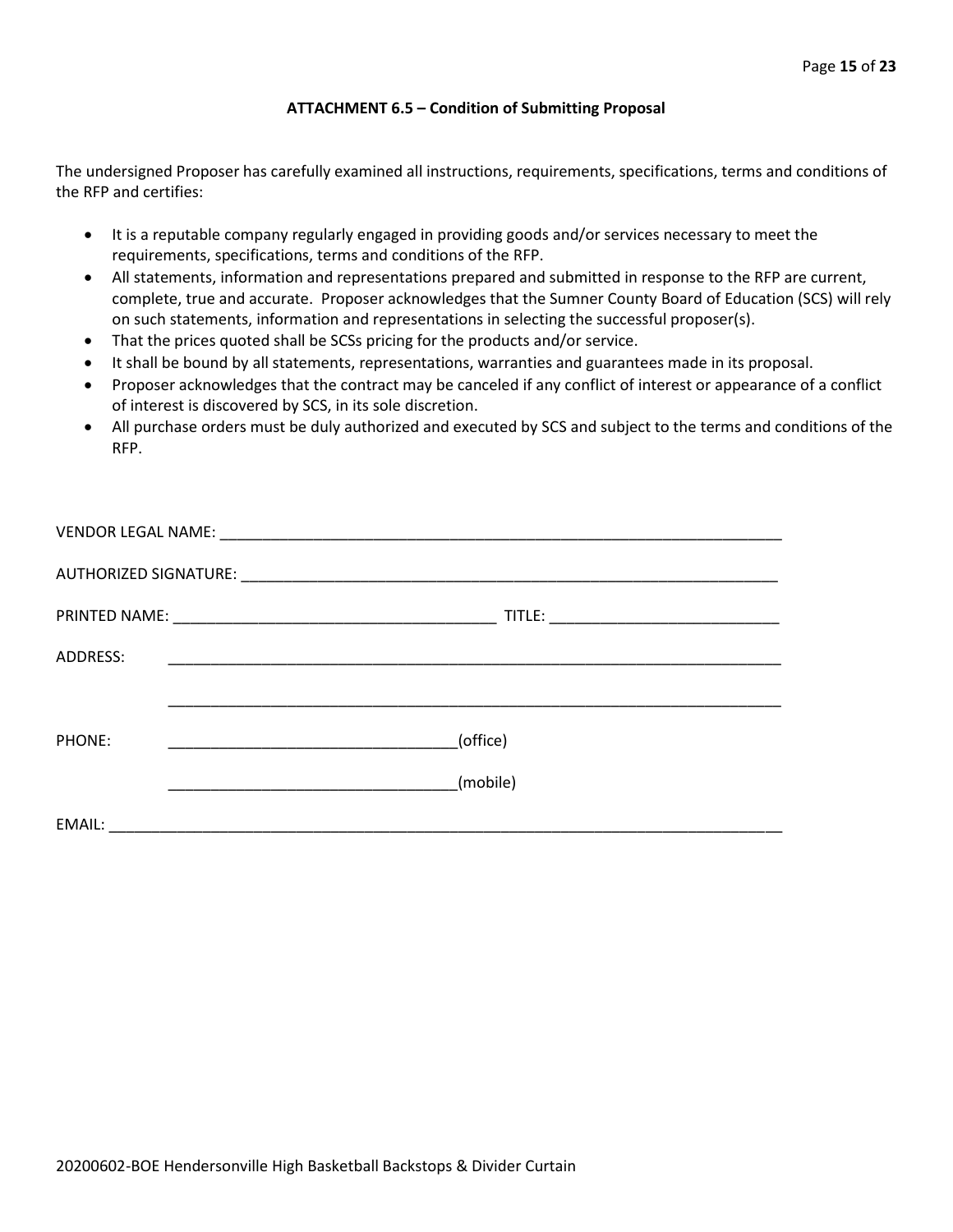#### **ATTACHMENT 6.6 – Statement of Non-Collusion**

The undersigned affirms that they are duly authorized to execute this contract, that this company, corporation, firm, partnership or individual has not prepared this proposal in collusion with any other respondent, and that the contents of this proposal as to prices, terms or conditions of said proposal have not been communicated by the undersigned nor by any employee or agent to any other person engaged in this type of business prior to the official opening of this proposal.

| Address: |          |  |  |  |  |  |
|----------|----------|--|--|--|--|--|
|          | (office) |  |  |  |  |  |
|          | (mobile) |  |  |  |  |  |
|          |          |  |  |  |  |  |
|          |          |  |  |  |  |  |
|          |          |  |  |  |  |  |
|          |          |  |  |  |  |  |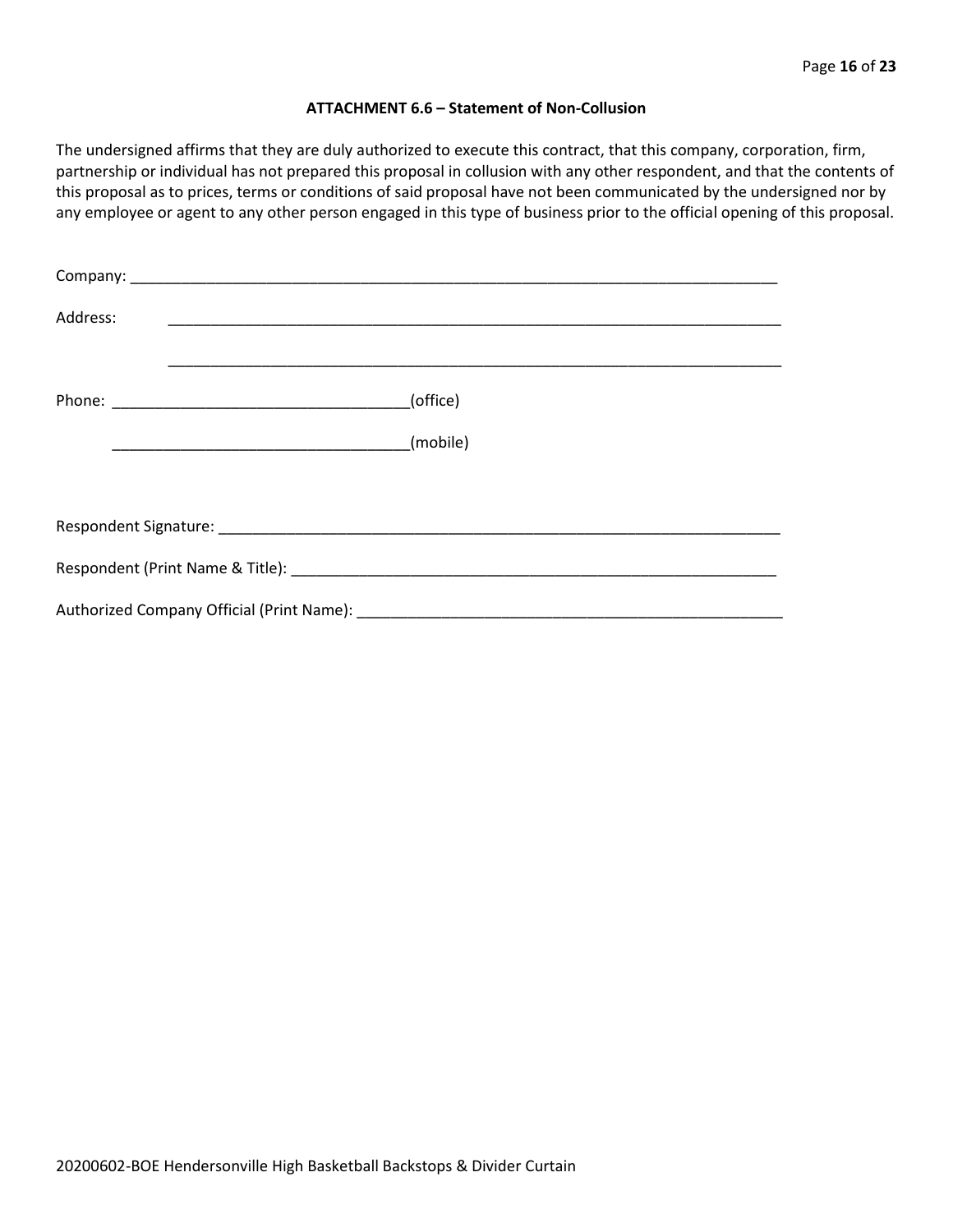#### **ATTACHMENT 6.7 – Attestation Re Personnel**

### **ATTESTATION RE PERSONNEL USED IN CONTRACT PERFORMANCE**

| CONTRACTOR LEGAL ENTITY NAME:                                          |  |
|------------------------------------------------------------------------|--|
| FEDERAL EMPLOYER IDENTIFICATION NUMBER:<br>(or Social Security Number) |  |

**The Contractor, identified above, does hereby attest, certify, warrant and assure that the Contractor shall not knowingly utilize the services of an illegal immigrant in the performance of this Contract and shall not knowingly utilize the services of any subcontractor who will utilize the services of an illegal immigrant in the performance of this Contract, T.C.A. § 12-3-309.**

SIGNATURE & DATE:

*NOTICE: This attestation MUST be signed by an individual empowered to contractually bind the Contractor.*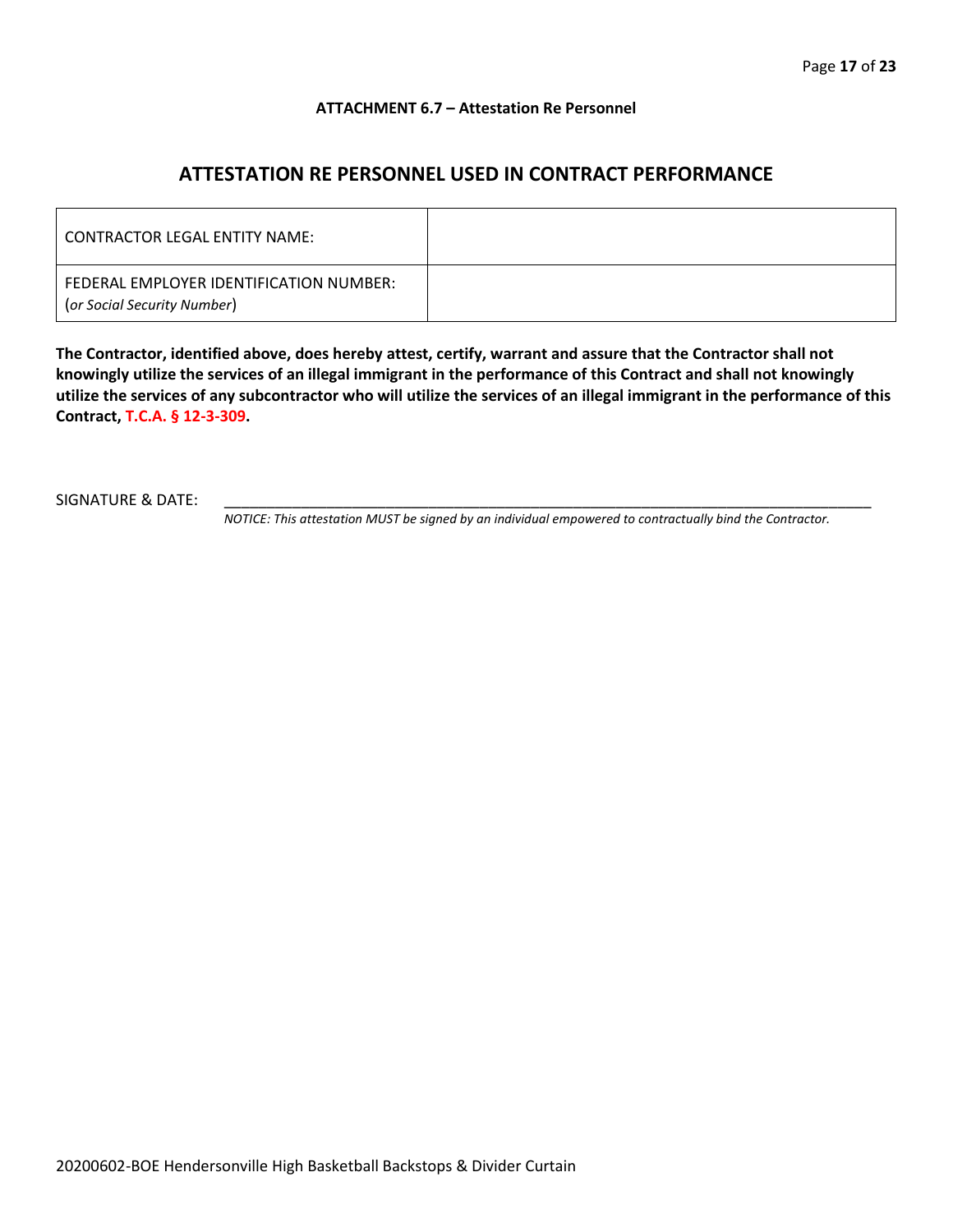#### **ATTACHMENT 6.8 – Drug Free Workplace Affidavit**

The Sumner County Board of Education is committed to maintaining a safe and productive work environment for its employees and to providing high quality service to its citizens. The goal of this policy is for Sumner County Board of Education employees and contractors to remain, or become and remain, drug-free. Abuse and dependency on alcohol and/or drugs can seriously affect the health of employees, contractors and citizens, jeopardize personal safety, impact the safety of others and impair job performance.

STATE OF

**COUNTY OF** \_\_\_\_\_\_\_\_\_\_\_\_\_\_\_\_\_\_\_\_\_\_\_\_\_\_\_\_\_\_\_\_\_

The undersigned, principal officer of

an employer of five (5) or more employees contracting with Sumner County Board of Education to provide goods or services, hereby states under oath as follows:

- 1. The undersigned is a principal officer of (hereinafter referred to as the "Company") and is duly authorized to execute this Affidavit on behalf of the Company.
- 2. The Company submits this Affidavit pursuant to **T.C.A. § 50-9-113**, which requires each employer with no less than five (5) employees receiving pay who contracts with the state and any local government to provide contracted services to submit an affidavit stating that such employer has a drug-free workplace program that complies with Title 50, Chapter 9 of the *Tennessee Code Annotated*.
- 3. The Company is in compliance with **T.C.A. § 50-9-113** and all applicable Federal Laws, Rules and Regulations requiring a drug-free workplace program.

Further affiant saith not.

| <b>Principal Officer:</b> |  |
|---------------------------|--|
| <b>STATE OF</b>           |  |
|                           |  |

**COUNTY OF** \_\_\_\_\_\_\_\_\_\_\_\_\_\_\_\_\_\_\_\_\_\_\_\_\_\_\_\_\_\_\_\_\_\_

Before me personally appeared \_\_\_\_\_\_\_\_\_\_\_\_\_\_\_\_\_\_\_\_\_\_\_\_\_\_\_\_\_\_\_\_\_\_\_\_\_\_\_\_\_\_\_\_\_\_\_\_\_\_\_\_\_\_\_\_\_\_\_\_\_\_, with whom I am personally acquainted (or proved to me on the basis of satisfactory evidence) and who acknowledged that such person executed the foregoing affidavit for the purposes therein contained.

Witness my hand and seal at office this \_\_\_\_\_\_\_\_\_\_\_\_\_ day of \_\_\_\_\_\_\_\_\_\_\_\_\_\_\_\_\_\_\_\_\_, 20\_\_\_\_.

\_\_\_\_\_\_\_\_\_\_\_\_\_\_\_\_\_\_\_\_\_\_\_\_\_\_\_\_\_\_\_\_\_\_\_\_\_\_\_\_\_\_\_\_\_\_\_\_ Notary Public

My commission expires: \_\_\_\_\_\_\_\_\_\_\_\_\_\_\_\_\_\_\_\_\_\_\_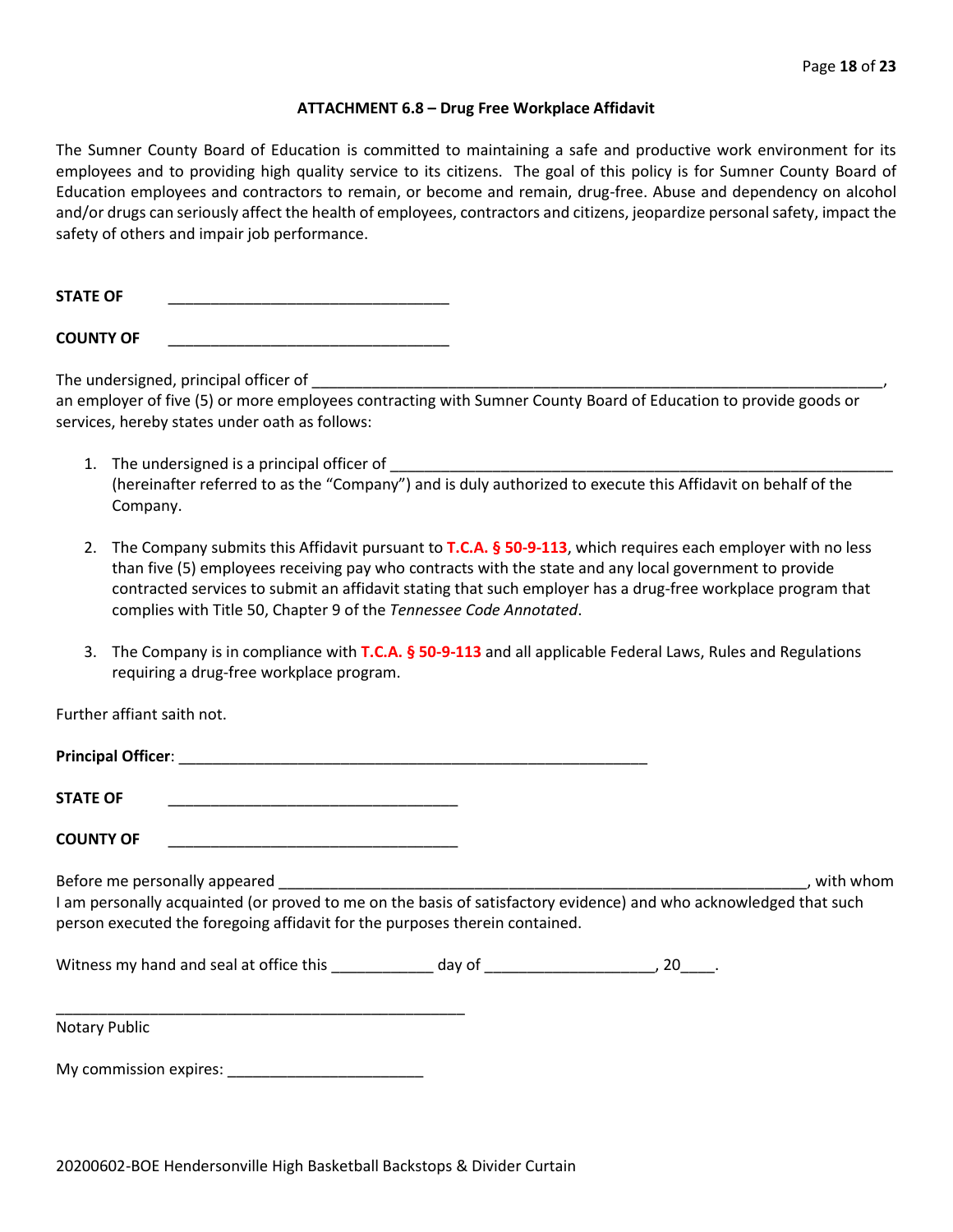#### **ATTACHMENT 6.9 – W9**

|                                                                                                                                                                                                                                                                                                                                                                                                                                                                                                                                                                                                                                                                                  | <b>Request for Taxpayer</b><br><b>Identification Number and Certification</b><br>(Rev. December 2014)<br>Department of the Treasury<br>Internal Revenue Service                                                                                                                                                                                                                                                                                                                                                                                                   |                                                                                                                                          |                                                                                                                                                                                                               |        |    |  |                                       |                                                                                                                                                                                                                              | Give Form to the<br>requester. Do not<br>send to the IRS. |  |  |  |                         |  |  |
|----------------------------------------------------------------------------------------------------------------------------------------------------------------------------------------------------------------------------------------------------------------------------------------------------------------------------------------------------------------------------------------------------------------------------------------------------------------------------------------------------------------------------------------------------------------------------------------------------------------------------------------------------------------------------------|-------------------------------------------------------------------------------------------------------------------------------------------------------------------------------------------------------------------------------------------------------------------------------------------------------------------------------------------------------------------------------------------------------------------------------------------------------------------------------------------------------------------------------------------------------------------|------------------------------------------------------------------------------------------------------------------------------------------|---------------------------------------------------------------------------------------------------------------------------------------------------------------------------------------------------------------|--------|----|--|---------------------------------------|------------------------------------------------------------------------------------------------------------------------------------------------------------------------------------------------------------------------------|-----------------------------------------------------------|--|--|--|-------------------------|--|--|
| N                                                                                                                                                                                                                                                                                                                                                                                                                                                                                                                                                                                                                                                                                | 1 Name (as shown on your income tax return). Name is required on this line; do not leave this line blank.<br>2 Business name/disregarded entity name, if different from above                                                                                                                                                                                                                                                                                                                                                                                     |                                                                                                                                          |                                                                                                                                                                                                               |        |    |  |                                       |                                                                                                                                                                                                                              |                                                           |  |  |  |                         |  |  |
| Specific Instructions on page<br>Print or type                                                                                                                                                                                                                                                                                                                                                                                                                                                                                                                                                                                                                                   | 3 Check appropriate box for federal tax classification; check only one of the following seven boxes:<br>C Corporation S Corporation Partnership<br>Trust/estate<br>Individual/sole proprietor or<br>single-member LLC<br>Limited liability company. Enter the tax classification (C=C corporation, S=S corporation, P=partnership) ▶<br>Note. For a single-member LLC that is disregarded, do not check LLC; check the appropriate box in the line above for<br>the tax classification of the single-member owner.<br>code (if any)<br>Other (see instructions) ▶ |                                                                                                                                          |                                                                                                                                                                                                               |        |    |  |                                       | 4 Exemptions (codes apply only to<br>certain entities, not individuals; see<br>instructions on page 3):<br>Exempt payee code (if any)<br>Exemption from FATCA reporting<br>(Applies to accounts maintained outside the U.S.) |                                                           |  |  |  |                         |  |  |
| See                                                                                                                                                                                                                                                                                                                                                                                                                                                                                                                                                                                                                                                                              | 5 Address (number, street, and apt. or suite no.)<br>Requester's name and address (optional)<br>6 City, state, and ZIP code<br>7 List account number(s) here (optional)                                                                                                                                                                                                                                                                                                                                                                                           |                                                                                                                                          |                                                                                                                                                                                                               |        |    |  |                                       |                                                                                                                                                                                                                              |                                                           |  |  |  |                         |  |  |
| Part I                                                                                                                                                                                                                                                                                                                                                                                                                                                                                                                                                                                                                                                                           |                                                                                                                                                                                                                                                                                                                                                                                                                                                                                                                                                                   | <b>Taxpayer Identification Number (TIN)</b>                                                                                              |                                                                                                                                                                                                               |        |    |  |                                       |                                                                                                                                                                                                                              |                                                           |  |  |  |                         |  |  |
| Enter your TIN in the appropriate box. The TIN provided must match the name given on line 1 to avoid<br>backup withholding. For individuals, this is generally your social security number (SSN). However, for a<br>resident alien, sole proprietor, or disregarded entity, see the Part I instructions on page 3. For other<br>entities, it is your employer identification number (EIN). If you do not have a number, see How to get a                                                                                                                                                                                                                                         |                                                                                                                                                                                                                                                                                                                                                                                                                                                                                                                                                                   |                                                                                                                                          | Social security number                                                                                                                                                                                        |        |    |  |                                       |                                                                                                                                                                                                                              |                                                           |  |  |  |                         |  |  |
|                                                                                                                                                                                                                                                                                                                                                                                                                                                                                                                                                                                                                                                                                  | TIN on page 3.                                                                                                                                                                                                                                                                                                                                                                                                                                                                                                                                                    | Note. If the account is in more than one name, see the instructions for line 1 and the chart on page 4 for                               |                                                                                                                                                                                                               |        | or |  | <b>Employer identification number</b> |                                                                                                                                                                                                                              |                                                           |  |  |  |                         |  |  |
|                                                                                                                                                                                                                                                                                                                                                                                                                                                                                                                                                                                                                                                                                  |                                                                                                                                                                                                                                                                                                                                                                                                                                                                                                                                                                   | guidelines on whose number to enter.                                                                                                     |                                                                                                                                                                                                               |        |    |  |                                       |                                                                                                                                                                                                                              |                                                           |  |  |  |                         |  |  |
| Part II                                                                                                                                                                                                                                                                                                                                                                                                                                                                                                                                                                                                                                                                          |                                                                                                                                                                                                                                                                                                                                                                                                                                                                                                                                                                   | Certification                                                                                                                            |                                                                                                                                                                                                               |        |    |  |                                       |                                                                                                                                                                                                                              |                                                           |  |  |  |                         |  |  |
|                                                                                                                                                                                                                                                                                                                                                                                                                                                                                                                                                                                                                                                                                  |                                                                                                                                                                                                                                                                                                                                                                                                                                                                                                                                                                   | Under penalties of perjury, I certify that:                                                                                              |                                                                                                                                                                                                               |        |    |  |                                       |                                                                                                                                                                                                                              |                                                           |  |  |  |                         |  |  |
|                                                                                                                                                                                                                                                                                                                                                                                                                                                                                                                                                                                                                                                                                  |                                                                                                                                                                                                                                                                                                                                                                                                                                                                                                                                                                   | 1. The number shown on this form is my correct taxpayer identification number (or I am waiting for a number to be issued to me); and     |                                                                                                                                                                                                               |        |    |  |                                       |                                                                                                                                                                                                                              |                                                           |  |  |  |                         |  |  |
| 2. I am not subject to backup withholding because: (a) I am exempt from backup withholding, or (b) I have not been notified by the Internal Revenue<br>Service (IRS) that I am subject to backup withholding as a result of a failure to report all interest or dividends, or (c) the IRS has notified me that I am<br>no longer subject to backup withholding; and                                                                                                                                                                                                                                                                                                              |                                                                                                                                                                                                                                                                                                                                                                                                                                                                                                                                                                   |                                                                                                                                          |                                                                                                                                                                                                               |        |    |  |                                       |                                                                                                                                                                                                                              |                                                           |  |  |  |                         |  |  |
|                                                                                                                                                                                                                                                                                                                                                                                                                                                                                                                                                                                                                                                                                  |                                                                                                                                                                                                                                                                                                                                                                                                                                                                                                                                                                   | 3. I am a U.S. citizen or other U.S. person (defined below); and                                                                         |                                                                                                                                                                                                               |        |    |  |                                       |                                                                                                                                                                                                                              |                                                           |  |  |  |                         |  |  |
|                                                                                                                                                                                                                                                                                                                                                                                                                                                                                                                                                                                                                                                                                  |                                                                                                                                                                                                                                                                                                                                                                                                                                                                                                                                                                   | 4. The FATCA code(s) entered on this form (if any) indicating that I am exempt from FATCA reporting is correct.                          |                                                                                                                                                                                                               |        |    |  |                                       |                                                                                                                                                                                                                              |                                                           |  |  |  |                         |  |  |
| Certification instructions. You must cross out item 2 above if you have been notified by the IRS that you are currently subject to backup withholding<br>because you have failed to report all interest and dividends on your tax return. For real estate transactions, item 2 does not apply. For mortgage<br>interest paid, acquisition or abandonment of secured property, cancellation of debt, contributions to an individual retirement arrangement (IRA), and<br>generally, payments other than interest and dividends, you are not required to sign the certification, but you must provide your correct TIN. See the<br>instructions on page 3.<br>Sign<br>Signature of |                                                                                                                                                                                                                                                                                                                                                                                                                                                                                                                                                                   |                                                                                                                                          |                                                                                                                                                                                                               |        |    |  |                                       |                                                                                                                                                                                                                              |                                                           |  |  |  |                         |  |  |
| Here                                                                                                                                                                                                                                                                                                                                                                                                                                                                                                                                                                                                                                                                             | U.S. person ▶                                                                                                                                                                                                                                                                                                                                                                                                                                                                                                                                                     |                                                                                                                                          |                                                                                                                                                                                                               | Date P |    |  |                                       |                                                                                                                                                                                                                              |                                                           |  |  |  |                         |  |  |
| <b>General Instructions</b>                                                                                                                                                                                                                                                                                                                                                                                                                                                                                                                                                                                                                                                      |                                                                                                                                                                                                                                                                                                                                                                                                                                                                                                                                                                   |                                                                                                                                          | · Form 1098 (home mortgage interest), 1098-E (student Ioan interest), 1098-T<br>(tuition)                                                                                                                     |        |    |  |                                       |                                                                                                                                                                                                                              |                                                           |  |  |  |                         |  |  |
| Section references are to the Internal Revenue Code unless otherwise noted.                                                                                                                                                                                                                                                                                                                                                                                                                                                                                                                                                                                                      |                                                                                                                                                                                                                                                                                                                                                                                                                                                                                                                                                                   |                                                                                                                                          | · Form 1099-C (canceled debt)                                                                                                                                                                                 |        |    |  |                                       |                                                                                                                                                                                                                              |                                                           |  |  |  |                         |  |  |
| Future developments. Information about developments affecting Form W-9 (such<br>as legislation enacted after we release it) is at www.irs.gov/fw9.                                                                                                                                                                                                                                                                                                                                                                                                                                                                                                                               |                                                                                                                                                                                                                                                                                                                                                                                                                                                                                                                                                                   |                                                                                                                                          | · Form 1099-A (acquisition or abandonment of secured property)                                                                                                                                                |        |    |  |                                       |                                                                                                                                                                                                                              |                                                           |  |  |  |                         |  |  |
| <b>Purpose of Form</b>                                                                                                                                                                                                                                                                                                                                                                                                                                                                                                                                                                                                                                                           |                                                                                                                                                                                                                                                                                                                                                                                                                                                                                                                                                                   |                                                                                                                                          | Use Form W-9 only if you are a U.S. person (including a resident alien), to<br>provide your correct TIN.                                                                                                      |        |    |  |                                       |                                                                                                                                                                                                                              |                                                           |  |  |  |                         |  |  |
| An individual or entity (Form W-9 requester) who is required to file an information                                                                                                                                                                                                                                                                                                                                                                                                                                                                                                                                                                                              |                                                                                                                                                                                                                                                                                                                                                                                                                                                                                                                                                                   |                                                                                                                                          | If you do not return Form W-9 to the requester with a TIN, you might be subject<br>to backup withholding. See What is backup withholding? on page 2.                                                          |        |    |  |                                       |                                                                                                                                                                                                                              |                                                           |  |  |  |                         |  |  |
| return with the IRS must obtain your correct taxpayer identification number (TIN)<br>which may be your social security number (SSN), individual taxpayer identification<br>number (ITIN), adoption taxpayer identification number (ATIN), or employer<br>identification number (EIN), to report on an information return the amount paid to<br>you, or other amount reportable on an information return. Examples of information                                                                                                                                                                                                                                                 |                                                                                                                                                                                                                                                                                                                                                                                                                                                                                                                                                                   |                                                                                                                                          | By signing the filled-out form, you:<br>1. Certify that the TIN you are giving is correct (or you are waiting for a number<br>to be issued).<br>2. Certify that you are not subject to backup withholding, or |        |    |  |                                       |                                                                                                                                                                                                                              |                                                           |  |  |  |                         |  |  |
|                                                                                                                                                                                                                                                                                                                                                                                                                                                                                                                                                                                                                                                                                  |                                                                                                                                                                                                                                                                                                                                                                                                                                                                                                                                                                   | returns include, but are not limited to, the following:<br>3. Claim exemption from backup withholding if you are a U.S. exempt payee. If |                                                                                                                                                                                                               |        |    |  |                                       |                                                                                                                                                                                                                              |                                                           |  |  |  |                         |  |  |
| · Form 1099-INT (interest earned or paid)<br>. Form 1099-DIV (dividends, including those from stocks or mutual funds)                                                                                                                                                                                                                                                                                                                                                                                                                                                                                                                                                            |                                                                                                                                                                                                                                                                                                                                                                                                                                                                                                                                                                   |                                                                                                                                          | applicable, you are also certifying that as a U.S. person, your allocable share of                                                                                                                            |        |    |  |                                       |                                                                                                                                                                                                                              |                                                           |  |  |  |                         |  |  |
| any partnership income from a U.S. trade or business is not subject to the<br>. Form 1099-MISC (various types of income, prizes, awards, or gross proceeds)<br>withholding tax on foreign partners' share of effectively connected income, and                                                                                                                                                                                                                                                                                                                                                                                                                                   |                                                                                                                                                                                                                                                                                                                                                                                                                                                                                                                                                                   |                                                                                                                                          |                                                                                                                                                                                                               |        |    |  |                                       |                                                                                                                                                                                                                              |                                                           |  |  |  |                         |  |  |
| . Form 1099-B (stock or mutual fund sales and certain other transactions by<br>brokers)                                                                                                                                                                                                                                                                                                                                                                                                                                                                                                                                                                                          |                                                                                                                                                                                                                                                                                                                                                                                                                                                                                                                                                                   |                                                                                                                                          | 4. Certify that FATCA code(s) entered on this form (if any) indicating that you are<br>exempt from the FATCA reporting, is correct. See What is FATCA reporting? on<br>page 2 for further information.        |        |    |  |                                       |                                                                                                                                                                                                                              |                                                           |  |  |  |                         |  |  |
|                                                                                                                                                                                                                                                                                                                                                                                                                                                                                                                                                                                                                                                                                  | · Form 1099-S (proceeds from real estate transactions)<br>. Form 1099-K (merchant card and third party network transactions)                                                                                                                                                                                                                                                                                                                                                                                                                                      |                                                                                                                                          |                                                                                                                                                                                                               |        |    |  |                                       |                                                                                                                                                                                                                              |                                                           |  |  |  |                         |  |  |
|                                                                                                                                                                                                                                                                                                                                                                                                                                                                                                                                                                                                                                                                                  |                                                                                                                                                                                                                                                                                                                                                                                                                                                                                                                                                                   |                                                                                                                                          |                                                                                                                                                                                                               |        |    |  |                                       |                                                                                                                                                                                                                              |                                                           |  |  |  |                         |  |  |
|                                                                                                                                                                                                                                                                                                                                                                                                                                                                                                                                                                                                                                                                                  |                                                                                                                                                                                                                                                                                                                                                                                                                                                                                                                                                                   | Cat. No. 10231X                                                                                                                          |                                                                                                                                                                                                               |        |    |  |                                       |                                                                                                                                                                                                                              |                                                           |  |  |  | Form W-9 (Rev. 12-2014) |  |  |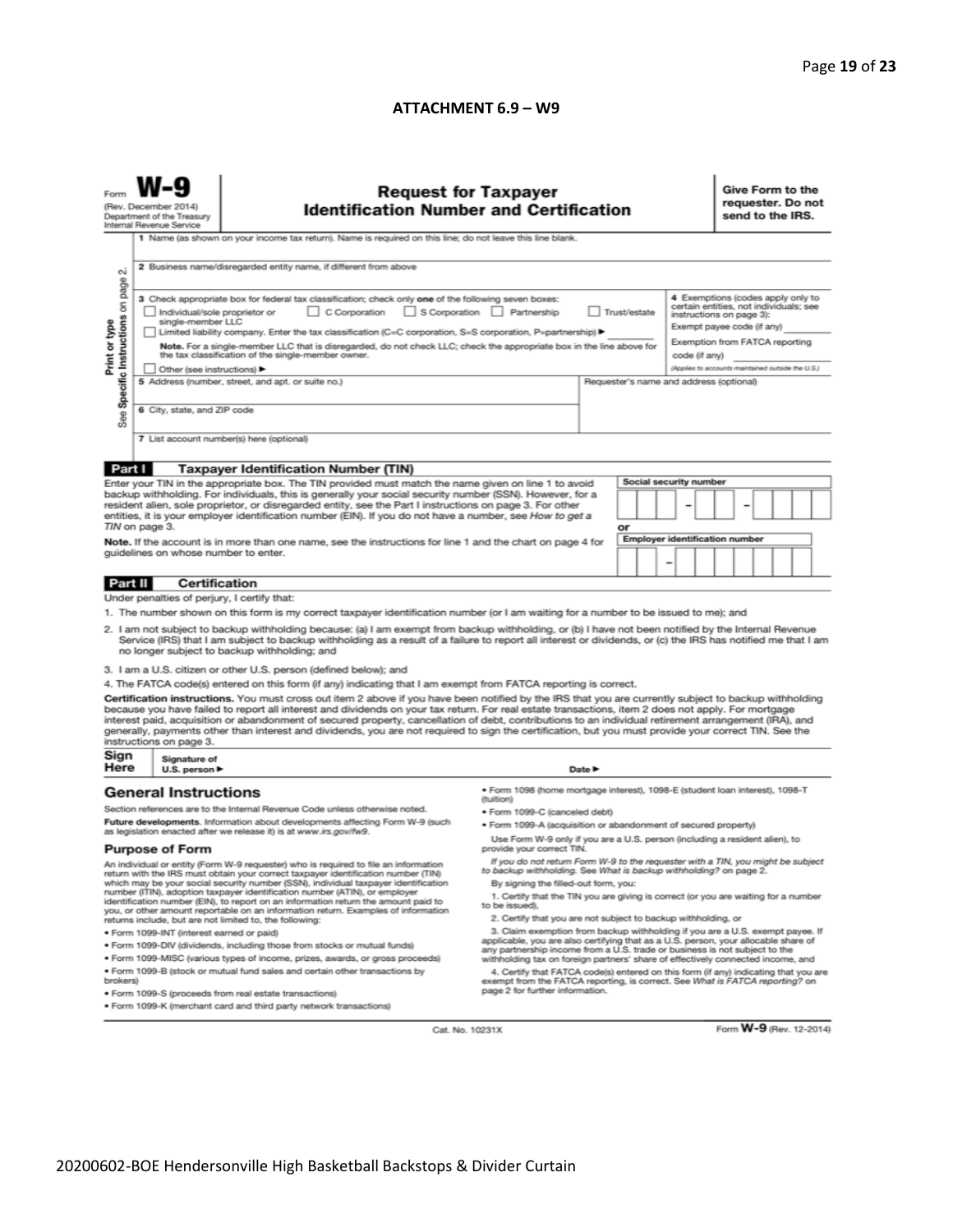#### **ATTACHMENT 6.10 – Standard Terms & Conditions SUMNER COUNTY BOARD OF EDUCATION (SCS)**

#### **1. PREPARATION AND SUBMISSION OF BID.**

- **a.** Failure to examine any drawings**,** specifications, or instructions will be at the proposer's risk. Any deviation from the stated terms, conditions and specifications must be coordinated with and approved in writing by the SCS Purchasing Supervisor.
- **b.** RFP/ITB SUBMITTAL / SIGNATURE: Proposal shall give the full name and business address of the bidder. If the proposer is a corporation, the name shall be stated as it is in the corporate charter. Proposals must be signed in ink by the proposer's authorized agent. Unsigned proposals will be rejected. Proposals are to be sealed and the outside of the envelope is to reference the RFP/ITB number. The person signing the proposal must show their title, and if requested by the institution, must furnish satisfactory proof of his or her authority to bind his or her company in contract. Proposer understands that by submitting a proposal with an authorized signature, it shall constitute an offer to SCS. Proposals must be typewritten or in ink; otherwise they may not be considered. Purchase orders will be issued to the firm name appearing on the W9. Electronic submissions via email, fax, etc. shall not be accepted.
- **c.** SCS is not responsible for any costs incurred by any vendor pursuant to the RFP/ITB. The vendor shall be responsible for all costs incurred in connection with the preparation and submission of its proposal.
- **d.** All proposers must be in compliance with T.C.A. § 62-6-119 at the time of proposal submission and provide evidence of compliance with the applicable provisions of the chapter before such proposal may be considered.
- **e.** Proposals are to be received in the location designated in the RFP/ITB no later than the specified date and time. Late submissions will NOT be opened or considered.
- **f.** No erasures permitted. Errors may be crossed out and corrections printed in ink or typewritten adjacent to error and must be initialed in ink by person signing the proposal.
- **g.** Specifications: Reference to available specifications shall be sufficient to make the terms of the specifications binding on the proposer. The use of the name of a manufacturer, or any special brand or make in describing an item does not restrict the proposer to that manufacturer or specific article, unless specifically stated. Comparable products of other manufacturers will be considered if proof of compatibility is contained in the proposal. Proposers are required to notify SCSs Purchasing Supervisor whenever specifications/procedures are not perceived to be fair and open. The articles on which the proposal is submitted must be equal or superior to that specified. Informative and Descriptive Literature: The proposer must show brand or trade names of the articles proposed, when applicable. It shall be the responsibility of the proposer, including proposer's whose product is referenced, to furnish with the proposer such specifications, catalog pages, brochures or other data as will provide an adequate basis for determining the quality and functional capabilities of the product offered. Failure to provide this data may be considered valid justification for rejection of proposer.
- **h.** Samples: Samples of items when called for, must be furnished free of expense, and if not destroyed will, upon proposer's request within ten (10) days of RFP/ITB opening, be returned at the proposer's expense. Each sample must be labeled with the proposer's name, manufacturer's brand name and number, RFP/ITB number and item reference.
- **i.** Time of Performance: The number of calendar days in which delivery is to be made after receipt of order shall be stated in the RFP/ITB and may be a factor in making an award, price notwithstanding. If no delivery time is stated in the bid, bidder agrees that delivery is to be made within two weeks (10 business days) of order.
- **j.** Transportation and delivery charges should be included in the price and be fully prepaid by the vendor to the destination specified in the RFP/ITB. Proposal prices shall include delivery of all items F.O.B. destination.
- **k.** New materials and supplies must be delivered unless otherwise specifically stated in the RFP/ITB.
- **l.** Alternate/multiple bids will not be considered unless specifically called for in the RFP/ITB.
- **m.** Only proposals submitted on RFP/ITB forms furnished by SCS will be considered.
- n. By signing this RFP/ITB where indicated, the proposer agrees to strictly abide by all applicable local, state and federal statutes and regulations. The proposer further certifies that this proposer is made without collusion or fraud.
- **o.** Error in Proposal. In case of error in the extension of prices in the proposal, the unit price will govern. Late submissions will NOT be opened or considered. Proposers are cautioned to verify their proposals before submission, as amendments received after the RFP/ITB deadline will not be considered. No proposals shall be altered, amended or withdrawn after opening. After proposal opening, a proposer may withdraw a proposal only when there is obvious clerical error such as a misplaced decimal point, or when enforcement of the proposal would impose unconscionable hardship due to an error in the proposal resulting in a quotation substantially below the other proposals received. Proposal withdrawals will be considered only upon written request of the proposer.
- **2. OPEN RECORDS.** In order to comply with the provisions of the Tennessee Open Records Act, all proposals will be publicly opened and are subject to public inspection after the award upon written request. Proposers may be present at RFP/ITB opening. Summary information will be posted the SCS website, www.sumnerschools.org under the Invitation to Bid link.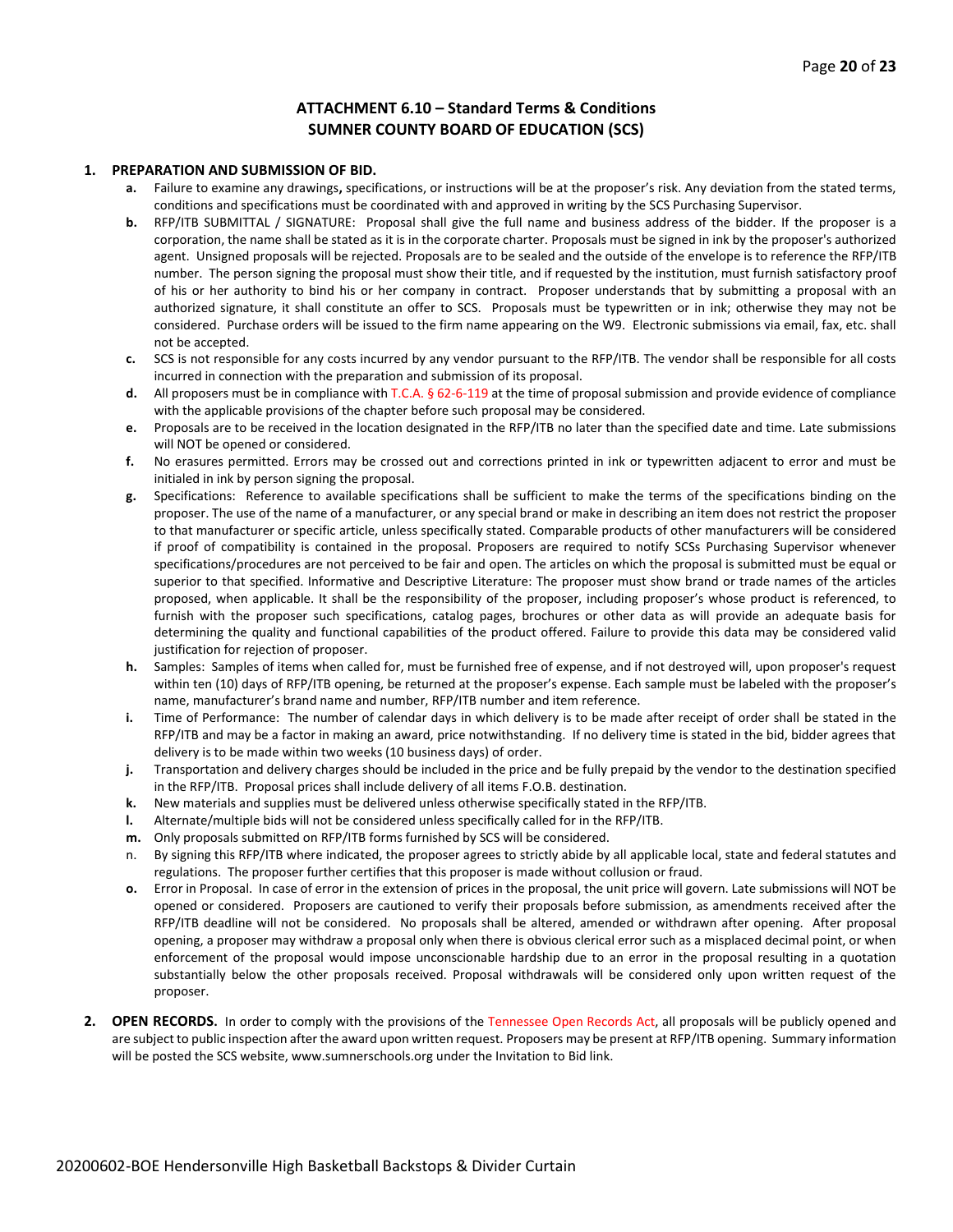- **3. ACCEPTANCE AND AWARD.** SCS reserves the right to reject any and all proposals and to waive any informality in proposals and, unless otherwise specified by the proposer to accept any item in the proposal. Action to reject all proposals shall be taken for unreasonably high prices, errors in the proposal documents, cessation of need, unavailability of funds, or any other reason approved by SCS.
	- a. Contracts and purchases will be made with the lowest, responsive, responsible, qualified proposer. The quality of the articles to be supplied, their conformity with the specifications, their suitability to the requirements of the Institution, cash discount offered, and the delivery terms will be taken into consideration.
	- b. Any deviation from these stated terms, specifications and conditions must be coordinated with and approved in writing by the Purchasing Supervisor.
	- c. Prices quoted on the response (if any) are to be considered firm and binding until the said equipment, supplies or services are in the possession of SCS.
	- d. SCS reserves the right to order more or less than the quantity listed in the proposal.
	- e. If a proposer fails to state a time within which a proposal must be accepted, it is understood and agreed that SCS shall have ninety (90) days to accept.
	- f. No purchase or contract is authorized or valid until the issuance of a SCS purchase order in accordance with SCS policy. No SCS employee is authorized to purchase equipment, supplies or services prior to the issuance of such a purchase order.
	- g. The contract may not be assigned without written SCS consent.
	- h. If the appropriate space is marked on the RFP/ITB, other Institutions (such as State, Local and/or Public Agencies) may purchase off the contract during the same period as SCS.
	- i. The awarded proposer will be required to post a performance and payment bond in the amount of 25% of the contract price if it exceeds \$100,000 as stated by T.C.A. §12-4-201.
	- j. If the project cost is in excess of \$25,000 a performance bond must be secured by the requesting part in an amount equal to the market improvement value.
	- k. By submission of this bid and signature thereof, the Bidder acknowledges compliance with the provisions of Public Chapter No. 587 / Senate Bill No. 2048 (Employee Background Check). The Bidder further agrees to submit a formal certification thereof prior to commencing work.
- **4. PAYMENT**. Payment terms must be specified in the proposal, including any discounts for early payment. Partial payments will not be approved unless justification for such payment can be shown. Terms will be NET 30 days. Payment will not be made until the conditions and specifications of the RFP/ITB are inspected and approved as conforming by persons appointed by SCS.
- **5. DEFAULT OF SELECTED VENDOR.** In case of vendor default, SCS may procure the articles or services from other sources and hold the defaulting vendor responsible for any resulting cost. If the awarded vendor violates any terms of their response, the contract, SCS policy or any law, they may be disqualified from proposing for a period of two years for minor violations or longer for major violations. Proposals from disqualified proposers will not be accepted during the period of disqualification.
- **6. INSPECTION OF PURCHASES.** Articles received which are not equivalent will not be accepted and will be picked up by the vendor or returned to vendor, shipping charges collect. SCS shall have a reasonable period in which to inspect and accept or reject materials without liability. If necessity requires SCS to use nonconforming materials, an appropriate reduction in payment may be made.
- **7. TAXES.** SCS is tax exempt; do not include taxes in quotation. Vendors making improvements or additions to or performing repair work on real property for SCS are liable for any applicable sales or use tax on tangible personal property used in connection with the contract or furnished to vendors by the state for use under the contract.
- **8. NONDISCRIMINATION.** SCS is an equal opportunity employer. SCS and bidder agree to comply with Titles VI and VII of the Civil Rights Act of 1964, Title IX of the Education Amendments of 1972, Section 504 of the Rehabilitation Act of 1973, Executive Order 11,246, the Americans with Disabilities Act of 1990, if applicable, and the related regulations to each. Each party assures that it will not discriminate against any individual including, but not limited to employees or applicants for employment and/or students, because of race, religion, creed, color, sex, age, disability, veteran status or national origin. In the event that any claims should arise with regards to violations of any such local, state or federal law, statues, rule or regulations, the vendor will indemnify and hold SCS harmless for any damages, including court costs or attorney fees, which might be incurred.
- **9. PROHIBITIONS/NO VENDOR CONTRACT FORM.** Acceptance of gifts from vendors is prohibited. T.C.A. §12-4-106. The contract documents for purchase under this RFP/ITB shall consist of the successful proposer's bid and SCSs purchase order. The proposer may request exceptions to terms and conditions and/or request SCS to accept other terms and conditions by means of subsequent documents such as invoices, warranty agreements, license agreements, etc. All subsequent documents shall be open to revision for impermissible language. SCS reserves the right to render the proposal unresponsive and subject the proposal to rejection if successful terms cannot be negotiated.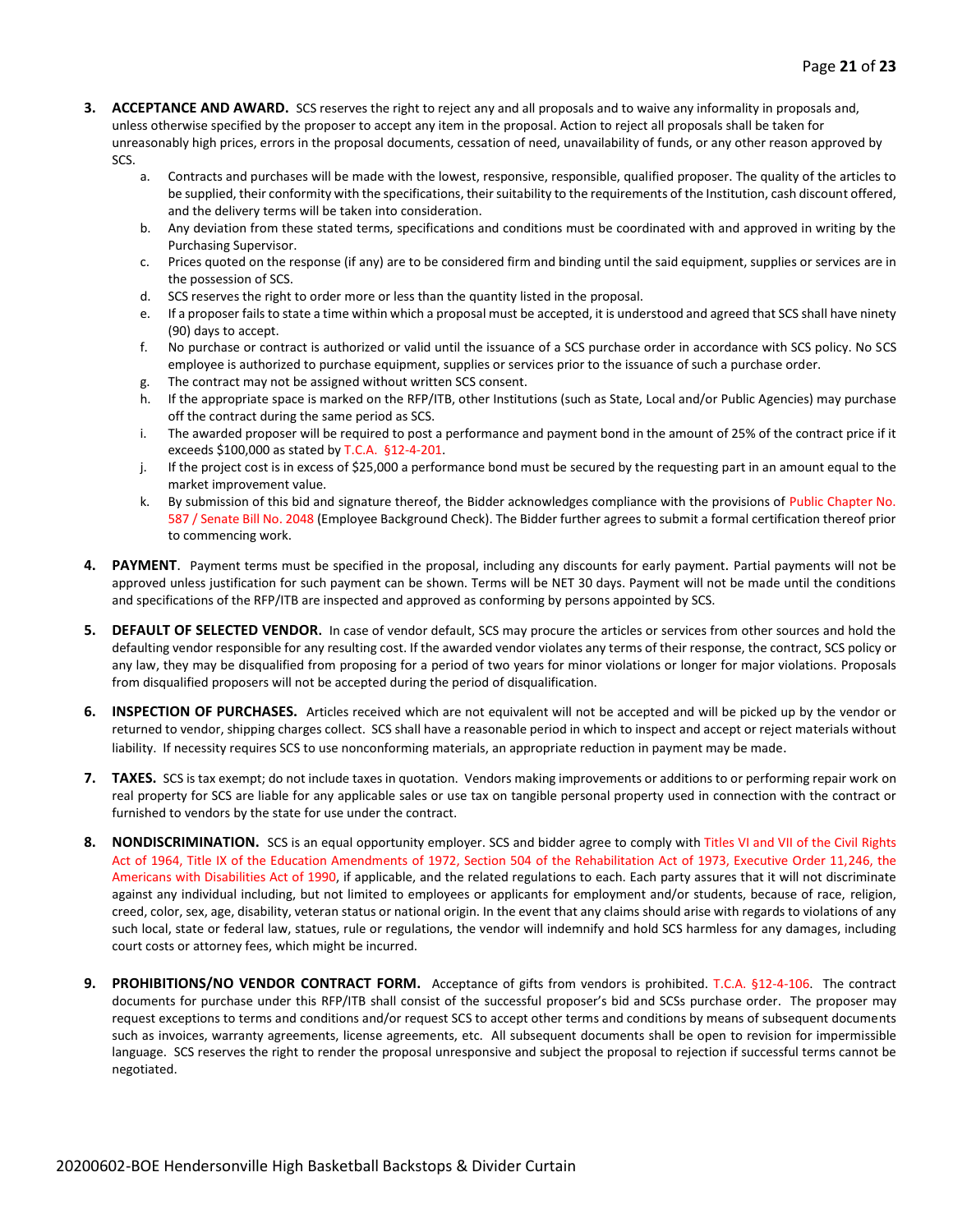- **10. PROHIBITION ON HIRING ILLEGAL IMMIGRANTS.** Tennessee Public Chapter No. 878 of 2006, T.C.A. §12-3-309, requires that Contractor attest in writing that Contractor will not knowingly utilize the services of illegal immigrants in the performance of this Contract and will not knowingly utilize the services of any subcontractor, if permitted under this Contract, who will utilize the services of illegal immigrants in the performance of this Contract. The attestation shall be made on the form, Attestation re Personnel Used in Contract Performance ("the Attestation"), which is attached and hereby incorporated by this reference.
- **11. SALES AND USE TAX.** Before the Purchase Order/Contract resulting from this RFP/ITB is signed, the apparent successful proposer must be registered with the Department of Revenue for the collection of Tennessee sales and use tax as required by T.C.A. §12-3-306.
- **12. ASSIGNMENT.** Neither the vendor nor SCS may assign this agreement without prior written consent of the other party.
- **13. LIABILITIES.** The vendor shall indemnify SCS against liability for any suits, actions or claims of any character arising from or relating to the performance under this agreement by the vendor or its subcontractors. SCS has no obligation for the payment of any judgement or the settlement of any claim made against the vendor or its subcontractors as a result of obligations under this contract.
- **14. APPLICABLE LAW.** Any contract shall be interpreted under the laws and statutes of the State of Tennessee. SCS does not enter into contracts which provide for mediation or arbitration. Any action arising from any contract made from this RFP/ITB shall be brought in the state courts in Sumner County, TN or in the United States Federal District Court for the Middle District of Tennessee.

Additionally, it is a violation of state statutes to purchase materials, supplies, services or any other item from a vendor that is a commissioner, official, employee or board member that has any financial or beneficial interest in such transaction, T.C.A. §12-4-101.

- **15. FUNDS**. The Proposer understands and accepts the non-appropriation of funds provision of SCS.
- **16. DATA PRIVACY AND SECURITY**. Personal Information (PI) includes but is not limited to that information protected by HIPAA, the HITECH Act, FERPA, or Gramm-Leach-Bliley) or such information which would allow a third party to gain access to the personal, medical or financial records of any of any party. Vendor represents and warrants that its collection, access, use, storage, disposal and disclosure of PI complies with all applicable federal and state privacy and data protection laws. Vendor represents and warrants that Vendor will maintain compliance with the SSAE 16 standard, and shall undertake any audits and risk assessments Vendor deems necessary to maintain compliance with SSAE16. If PI provided by SCS to Vendor is subject to FERPA. Vendor agrees that in its handling of FERPA data it will perform as a school official as that term is defined by FERPA regulations. Vendor acknowledges that its improper disclosure or redisclosure of PI covered by FERPA may, under certain circumstances, result in Vendor's exclusion from eligibility to contract with SCS for at least five (5) years. Vendor shall provide SCS with the name and contact information for an employee of Vendor who shall serve as SCS's primary security contact and shall be available to assist Customer twenty-four (24) hours per day, seven (7) days per week as a contact in resolving obligations associated with any security incident in which it is reasonably suspected that there has been a breach of information security. Vendor shall immediately mitigate or resolve any Security Incident, at Vendor's expense and in accordance with applicable privacy rights, laws, regulations and standards. Vendor shall reimburse SCS for actual costs incurred by SCS in responding to, and mitigating damages caused by, any Security Incident, including all costs of notice and/or remediation incurred under applicable law as a result of the Security Incident.
- **17. IRAN DIVESTMENT ACT.** By submission of this proposal, each proposer and each person signing on behalf of any proposer certified, and in the case of a joint proposal, each party thereto certifies as to its own organization, under penalty of perjury, that to the best of its knowledge and belief that each proposer is not on the list created pursuant to T.C.A. §12-12-106.
- **18. COMPLIANCE WITH CONDUCT STANDARDS**. Contractors shall be fully responsible for the conduct of its employees, subcontractors, representatives and agents. Loud or offensive music, language or behavior is unacceptable. Tobacco use of any type and vaping is prohibited on SCS property. Contact or interaction with staff or students is not allowed excepted between designated representatives of SCS and Contractor.